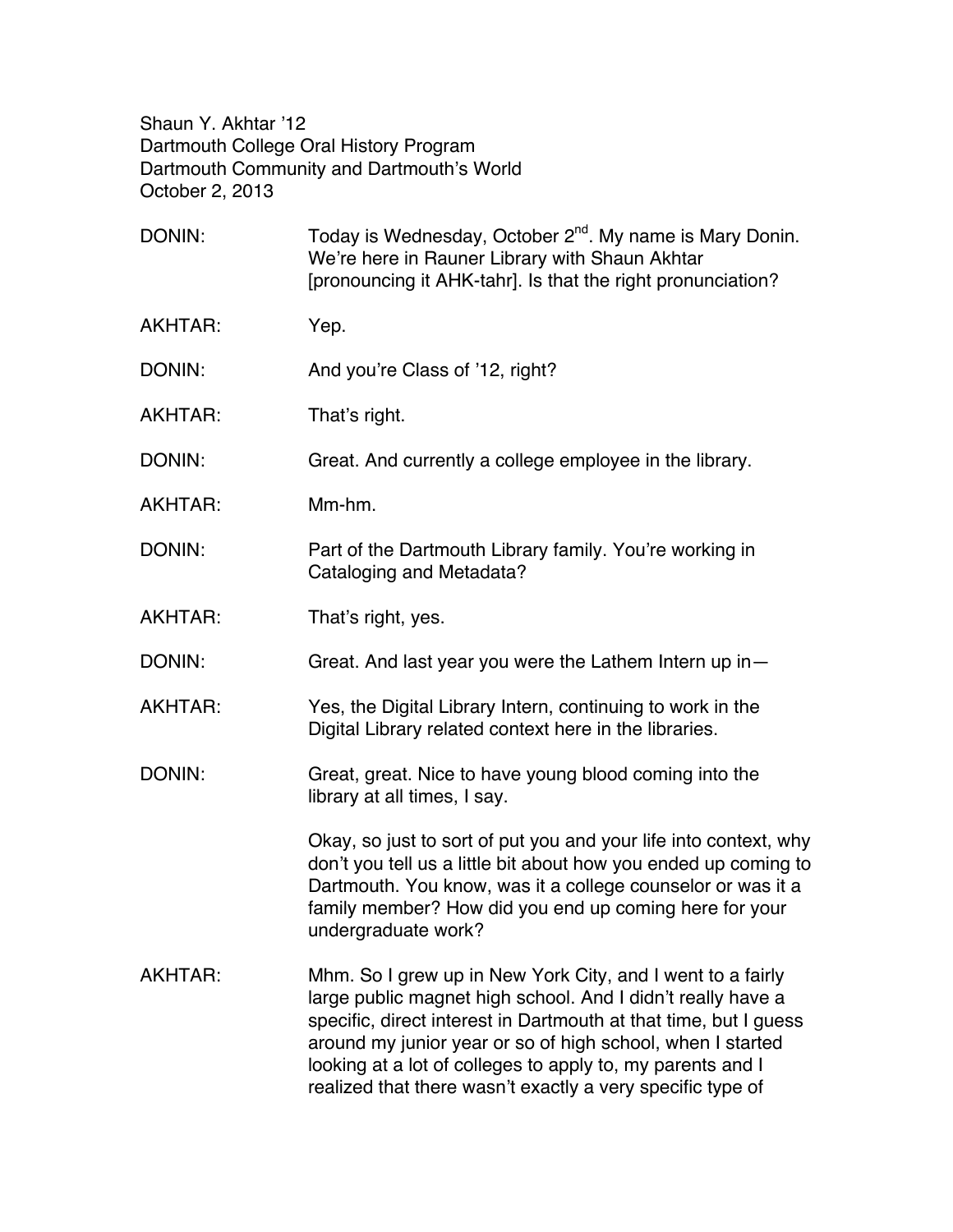school I was looking for. I didn't have a big preference on whether it was public or private or if it was large or small, or had a particular liberal arts focus, though that's not a bad thing, definitely.

But I ended up applying to a lot of schools. I think it must have been, like, 21 or so in the end.

DONIN: Oh my goodness!

AKHTAR: The only preference I really seemed to have at that time was that the school wasn't in New York City. I enjoyed living in the city. I grew up in Queens, so not the most urban part of New York City, but, you know, connected to things. And my high school was in the Bronx, so—

- DONIN: Oh, that's a commute, isn't it?
- AKHTAR: It was. I was lucky that there was a bus service that I took most of the time, but occasionally it would be—if I had to get home via public transportation, that would be a long ride you know, a bus to a train to a train to a bus. You definitely feel, in New York City, when you're not close to the subway lines. So—
- DONIN: It's tough going.

AKHTAR: Yeah. So I didn't have a big preference on what sort of school I was applying to. I do remember that in high school I was heavily involved with my school newspaper. I had an interest in journalism, which persists, though it's taken different manifestations through the years. But one of the big qualifications for many of the schools I applied to—not most, but many—was that it have either a good journalism program or a good English program.

> The first school that I remember specifically wanting to apply to—and this was definitely, at least a few years before I was of the right age to start applying—was University of North Carolina at Chapel Hill because they had a good sports journalism program, and I was very interested in sports journalism. And I did end up applying to UNC, but as we went through the college search process, I was signed up on a couple of those websites that help you gather information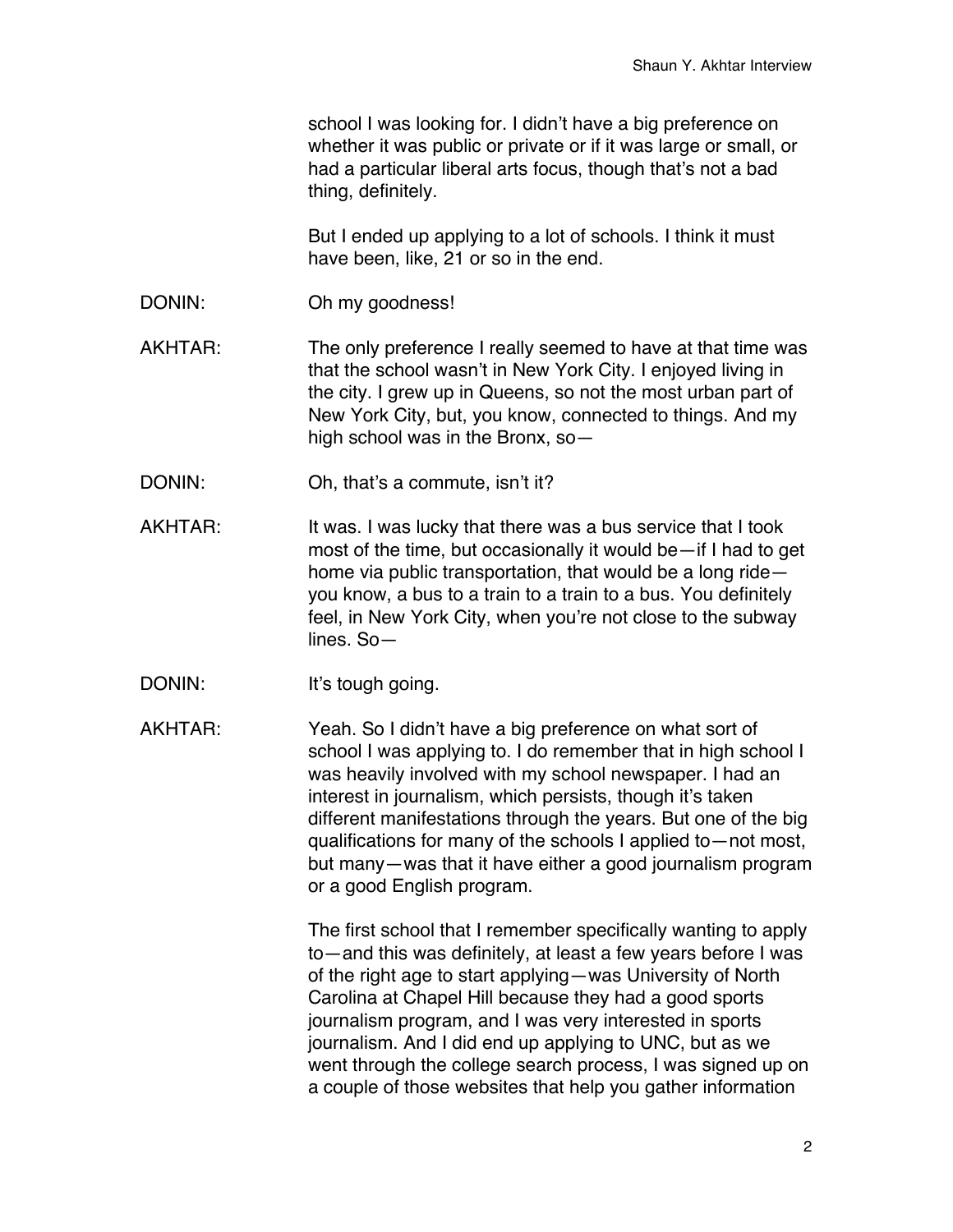about schools, and probably also sell your addresses, though I don't really remember the details of it—but we got a lot of mail, and my mom was really incredibly helpful in helping gather and collect and help me read through this.

And we sort of had this big box where we were holding onto all the stuff that came in, and at some point, we were really impressed with the materials that we got from Dartmouth. I guess I'd heard of it, knew it was in the Ivy League, didn't know much more than that, but it seemed like a really int'resting place. And I don't think at that particular time it necessarily stood out from any of the other really good options I was looking at, but it definitely ended up being on the list.

And I think—so yeah, I applied to 21 schools in the end, many of which were not quite as selective as Dartmouth might be, but prob'ly would have still been quite good places to go to. And one of the big things that ended up pushing me toward the Dartmouth camp happened to be its financial aid offer, which was very good compared to many of these other schools, especially because a lot of the other schools some of the other schools I was applying to were state schools that, whether they were in my state or not, weren't able to offer quite as much.

The one school in New York City that I did apply to was the Honors College at Queens College, and I could have gone there for—I think it would have been a free ride on tuition.

- DONIN: Wow.
- AKHTAR: But the Dartmouth offer was quite good. It wasn't everything, but it helped quite a lot.
- DONIN: And it filled that need of yours to get out of Manhattan, or get out of, you know, the island, off the island.
- AKHTAR: Yeah, yeah. It seemed like it would be a nice place to go. Most of the schools I applied to were in the Northeast, so I wasn't going to be super far away from home, but it seemed like a nice time to get out of the city, at least for a bit.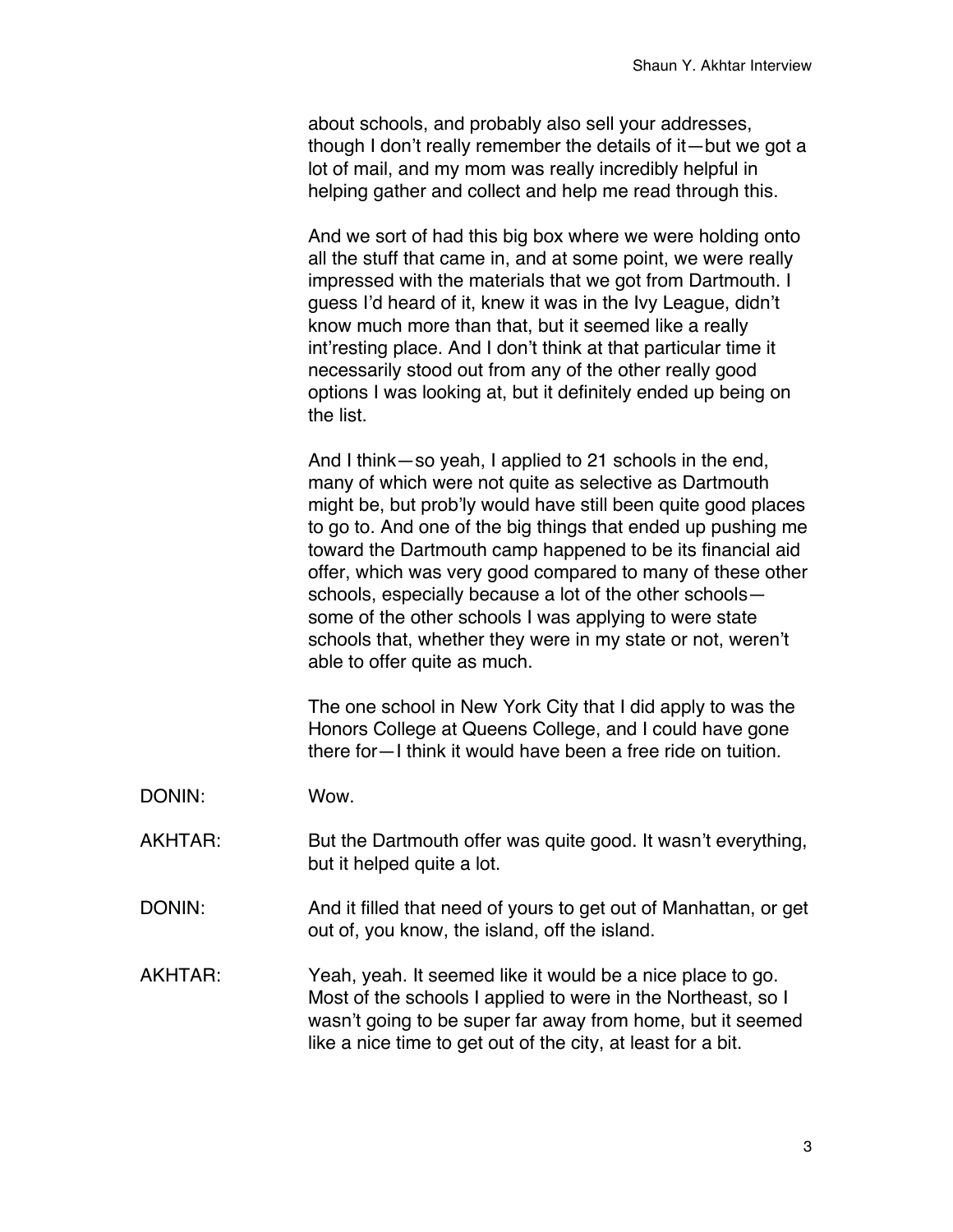And so based on the good offer that came in—I think the three schools I was choosing between in the end were Cornell and Haverford in Pennsylvania and Dartmouth. The latter two were definitely both strong liberal arts schools.

I ended up having an astronomy professor here, who went to Haverford for his undergrad—and I didn't learn that 'til later, but I thought that was an interesting fact. I think I would have done perfectly well if I had gone there, but coming to Dartmouth seemed like a nice choice, so.

- DONIN: Did you come visit it before you made up your mind?
- AKHTAR: No, I didn't, actually. I remember getting some information I think about Dimensions Weekend, but I don't remember specifically what was going on at that time in high school, but it being senior spring, things were busy enough.

And the other school that I visited during my college search, actually, discounting Queens College, which I had seen, growing up in Queens but didn't specifically visit, was the University of British Columbia. I guess during my—I think between my sophomore and junior years of high school, I visited my uncle, who lived out in Vancouver, and we went on a tour of the campus there very briefly. I think one of his partner's cousins—nephews, I believe—went there, and so they showed me around, and that was nice. A beautiful campus right out on the Pacific. You just walk out to the edge, and you see the whole ocean. That's great. But it being an international school, it was definitely not going to be on the more affordable side.

So it was funny, but, no, I didn't visit Dartmouth. The first time I saw it was when I arrived for freshman trips.

DONIN: Wow.

AKHTAR: It was nice that, since I was coming from New York City, there was a large bus of people going there together. I was in one of the early sections. I think it was probably Section B or something like that. And so on the bus there were people I met, not people I got particularly close to, but it was nice that we were all traveling there in a group.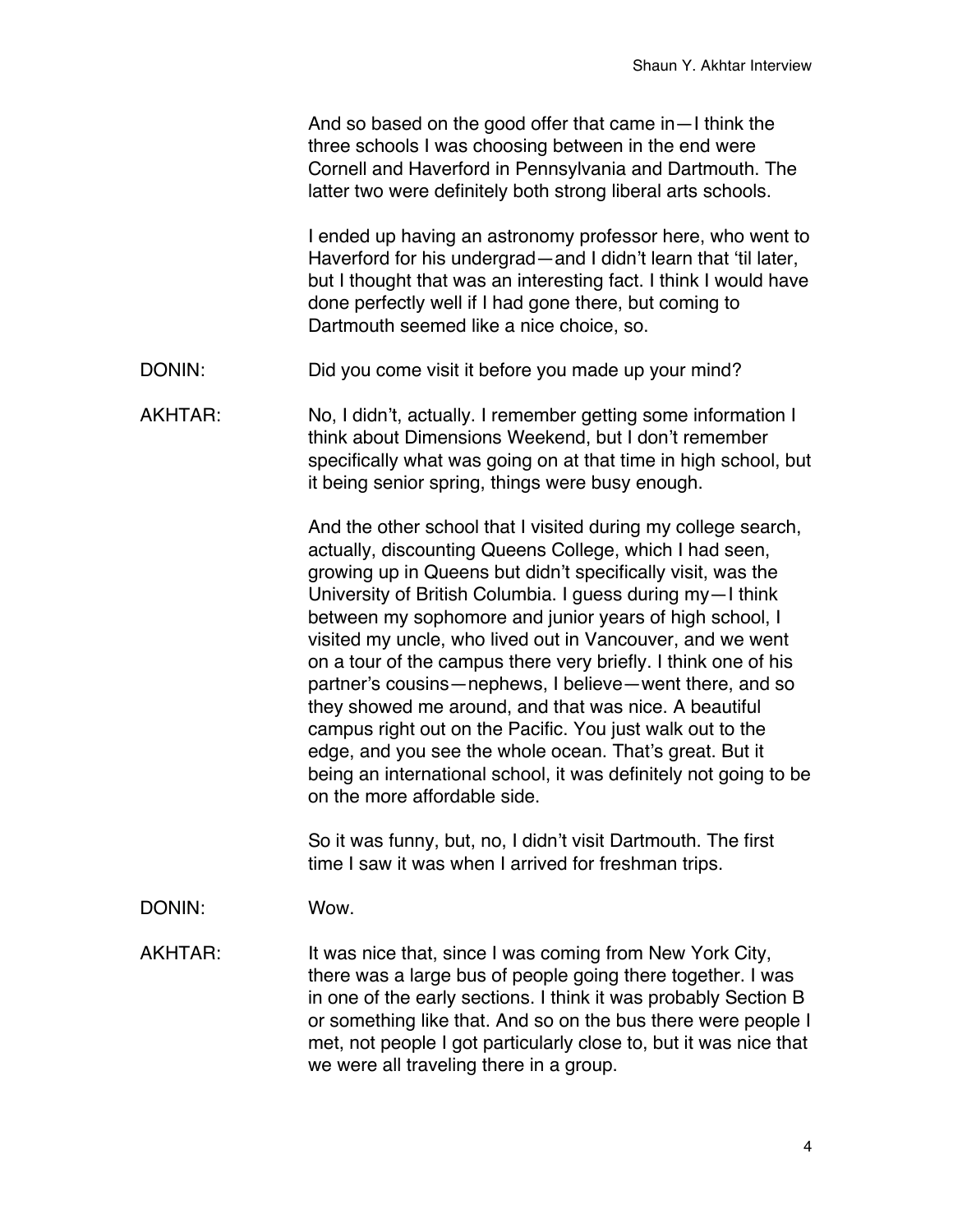DONIN: Mm-hm, mm-hm.

AKHTAR: But I didn't see the campus for the first time until the bus pulled in. I think that time it went over the Ledyard Bridge, and we went around. At first, I had this momentary not exactly panic but surprise 'cause the bus went around the Green to drop us off in front of Robinson Hall. And at first, I just saw the buildings immediately surrounding the Green, and I was, like, *Is this it? Is this all that the campus is?*

DONIN: [Laughs.]

AKHTAR: I mean, it looked nice, but at first, my sense of scale was thrown off. But that didn't last very long, that sort of concern.

- DONIN: Mm-hm, mm-hm. So did you know—I mean, were you, like, the first from your high school to come to Dartmouth, or did you know any other students that had come here ahead of you?
- AKHTAR: I had heard that there was—I think in the class preceding me, there was one student who went to Dartmouth, but I didn't necessarily investigate too heavily how many people there were—
- DONIN: So you were really coming cold.
- AKHTAR: For the most part, yeah. I quess there was an alumni interview that I went through—I think it was probably in Manhattan, with a Dartmouth alum, but I don't think she was related—she was connected to my high school. And there was one other classmate from my high school who ended up going to Dartmouth, and we knew each other in high school and we remained friendly in college, but we weren't close. So there wasn't too much of an overlap in terms of conversation or planning or anything like that.

So, yeah, it was a fairly unpadded step, I suppose. But I was expecting to go off to—you know, jump into college and see how things went, and so at least in that regard it wouldn't have been—the Dartmouth choice wasn't any less comfortable than most of the others would have been.

DONIN: So how was the—what did you choose for your trip?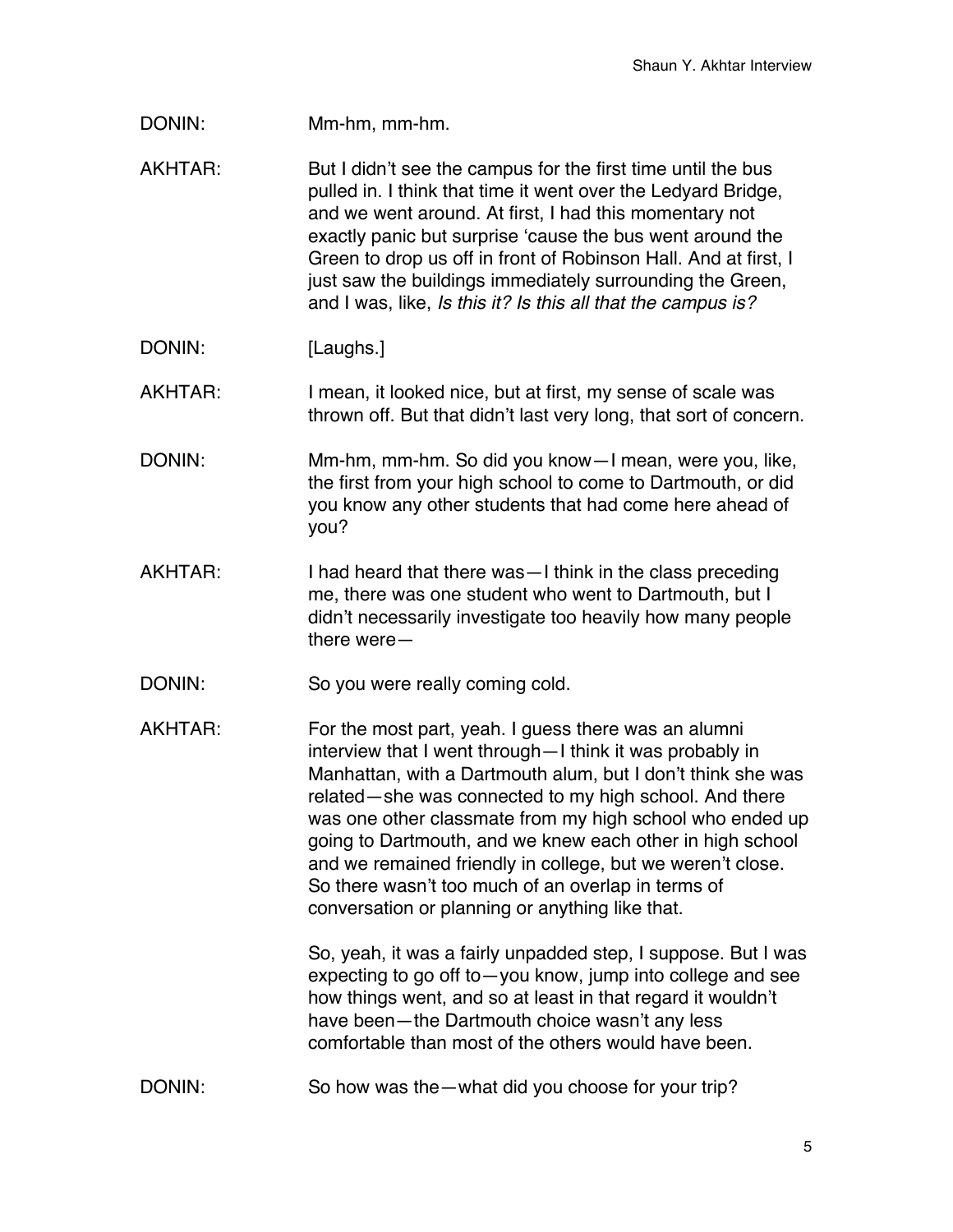- AKHTAR: I did Easy Hiking. I think it was B13 or B31 or one of those numbers. It was Easy Hiking. I think we called it Extreme Picnicking.
- DONIN: [Chuckles.]
- AKHTAR: We were up by the Skiway, and it was nice. It was not too strenuous, but it was a fun trip. I think there was a group of seven first-years on that trip and then the two leaders. And everybody was friendly. I didn't end up becoming particularly close friends with anybody in that group, but it was nice to run into them as time at Dartmouth continued. A couple of them, I definitely saw a lot of over the course of my freshman year at least.

It was a nice experience, that trip. Even if I didn't specifically make individual connections that were super important, I do remember being at Moosilauke Lodge at the end of the trip and that being a really nice experience.

And I definitely was grateful for the work that went into planning the trip. I didn't realize how much it was, but I knew it had to have been a lot.

I remember at some point after the trip, I wrote an e-mail to I guess some of the—it might have been direct to the DOC account or something, and—trying to thank them for the work that they had done. And I didn't end up getting involved with trips later on, but I did spend my first year working as administrative assistant for the club in Robinson Hall.

- DONIN: Oh, great.
- AKHTAR: I don't know if this is a program that they do anymore, but at the time when I was a freshman, they did have some emphasis on recruiting first-years and I guess second-years to provide some help for the OPO office [Outdoor Programs Office] there and deal with some e-mail inquiries and that sort of thing. And since we were working in Robinson Hall, they called us Robo Cops.

DONIN: [Chuckles.]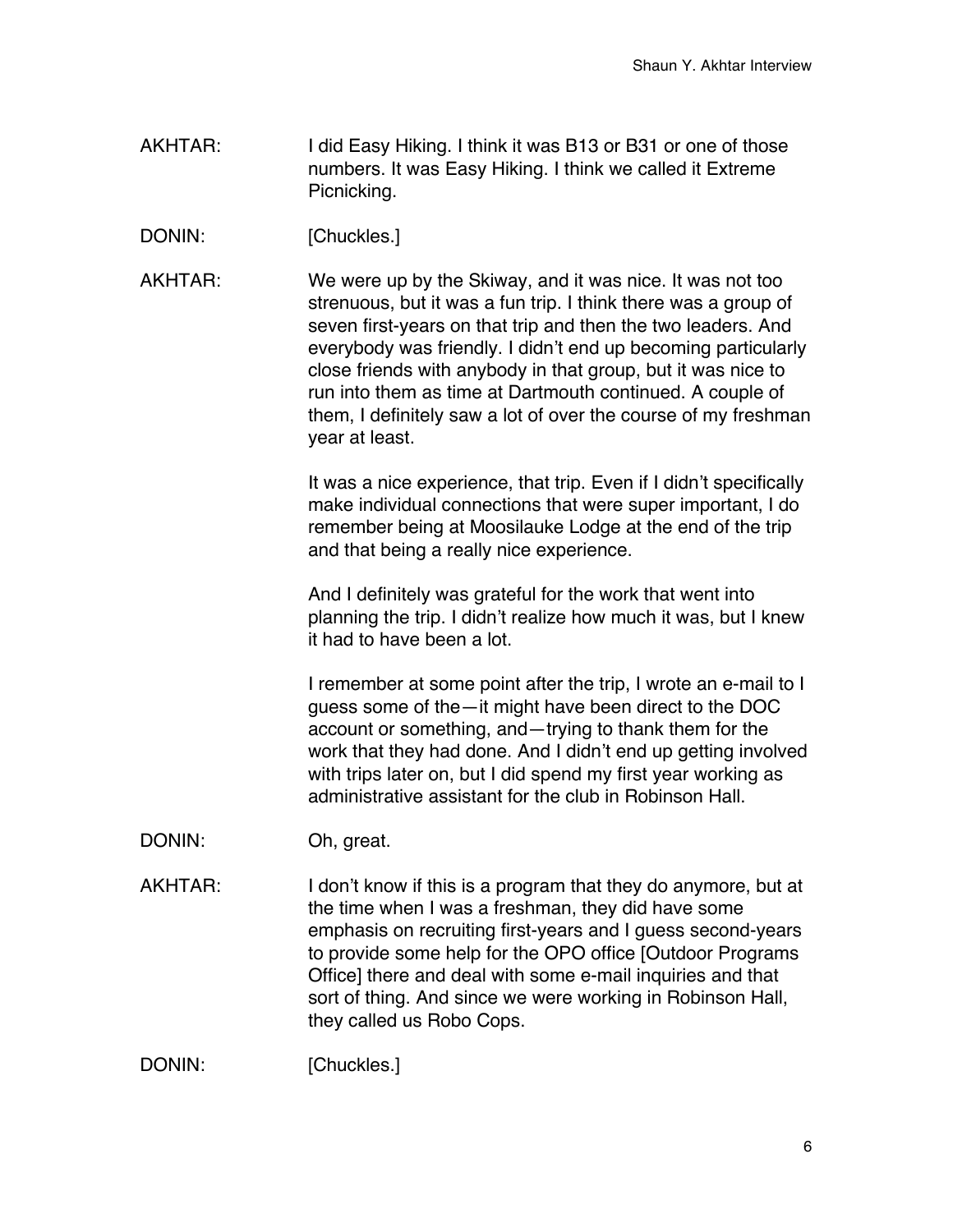- AKHTAR: And it was a fun activity. Being there gave me the chance to attend DOC Directorate meetings every week, and that was really nice. Unusually, I think, for most people who get involved with the Outing Club here, I wasn't specifically connected to any of the sub-clubs. I didn't regularly go to Cabin and Trail meetings or to any of the other individual groups. But being on the directorate was nice, getting to see what was going on across it.
- DONIN: Do you consider yourself sort of an outdoorsy type of person?
- AKHTAR: Not in a very strong sense, but occasionally. I do like to go on hikes when I get the opportunity, though it's definitely wasn't something I prioritized. I wish I had done that a little bit more, maybe, but it was nice to do it when I did get the chance.

I remember—I think it was my sophomore year that the Appalachian Trail was celebrating its  $75<sup>th</sup>$  – or maybe it was—I think it was the Appalachian Trail that was celebrating its  $75<sup>th</sup>$ , and so there were a bunch of events organized to get Dartmouth people out on the trail that day. And so a friend of mine and I—we went, I think—I think we hiked across the Ledyard Bridge over to Norwich. Didn't get very far onto the trail, but it was nice to just be outside.

- DONIN: Yeah.
- AKHTAR: But, yeah, I definitely enjoyed being able to attend directorate, you know, for a period of months there and got to organize a couple of pond hockey tournaments on Occom during Winter Weekends, so that was nice.
- DONIN: What did you make of the crazy kind of orange hair and the tutus and the dancing and singing that gets everybody started off when you first arrive here?
- AKHTAR: It was definitely a big-impact thing to see. I mean, I'm not the sort of person who would be inclined naturally to dress up like that or to be overly outgoing, but it was nice to be welcomed in that manner. They definitely seemed to care about us having fun over that period of time.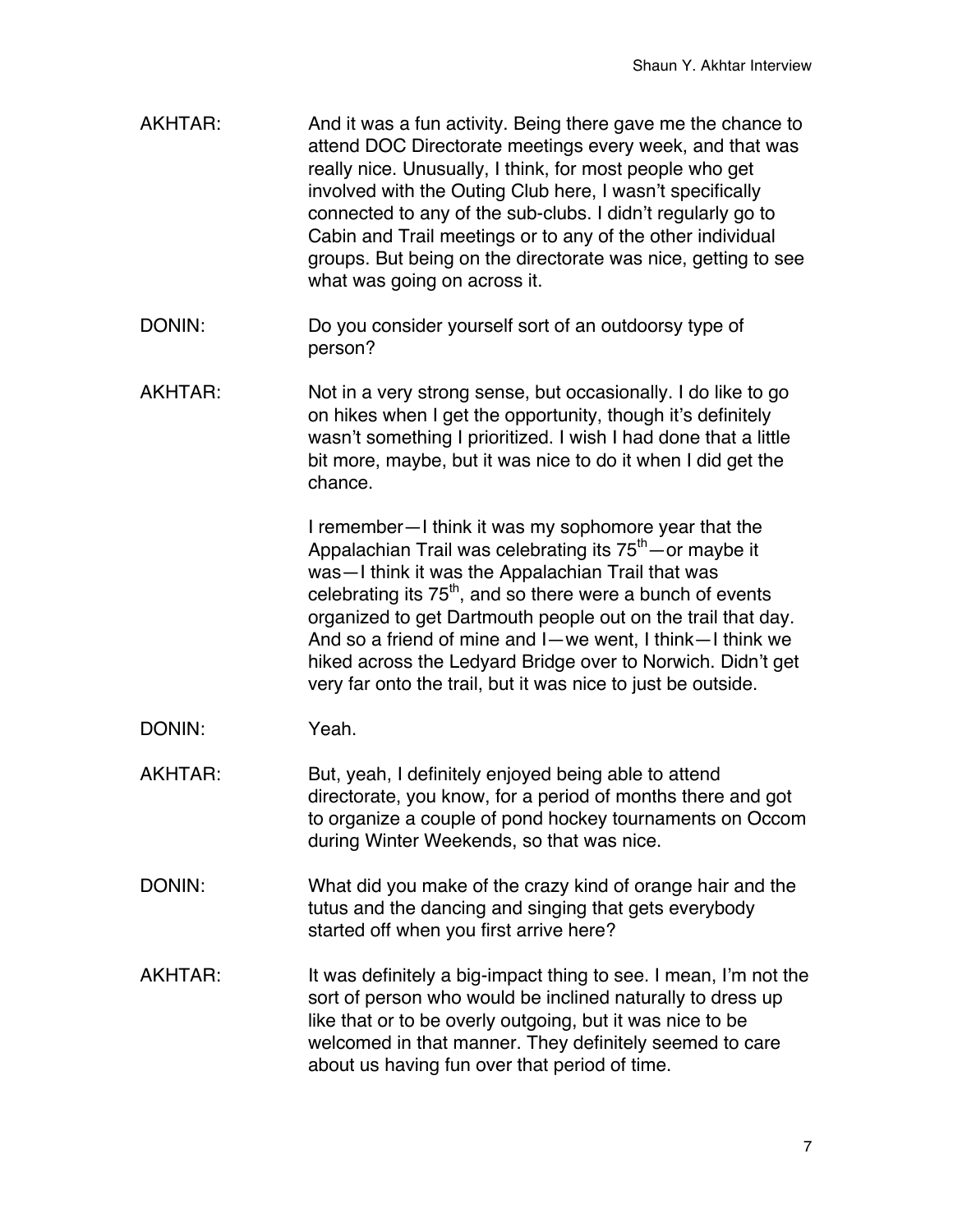I'm glad that it didn't involve too much of us necessarily having to dress up or that sort of thing. With first-year trips in particular but a number of other Dartmouth traditions, the people who are facilitating them may get heavily involved in some of these more outlandish activities, and it is sometimes less clear for the younger students who are just getting involved the extent to which they are expected to participate in the same way. And I'm glad that in most cases I didn't necessarily feel like I was expected to participate in the same way, because that would have been a bit of a turn-off. It was great to be with people and to be doing things, and music is always nice, but I wasn't going to run around the way that they did.

- DONIN: No. Right.
- AKHTAR: And mostly I wasn't asked to, so I appreciate that.
- DONIN: Now, did you have to go back home and then come back again? Were you one of those early groups that—
- AKHTAR: I think so, because, yeah, I'm pretty sure I was in the second group of trip attendees, and so, yeah, after my trip, I think I was home for another week or so, and I saw whomever of my high school friends were still around, but since Dartmouth started much later than most other places did at that time, there weren't too many folks around. But I guess that let me enjoy things at home for a little bit longer and get used to it.
- DONIN: So what dormitory were you in to start with?
- AKHTAR: I was in Russell Sage, on Tuck Mall. It was a nice place to be. It was a big building, four floors. I think all first-years. So that was kind of busy.
- DONIN: And were you in a single or a double?
- AKHTAR: I was in a two-room triple.
- DONIN: Oh, yeah.
- AKHTAR: So I had two roommates, and they were both really nice. We all had fairly different interests, and so we didn't necessarily spend a lot of time hanging out outside of the typical, you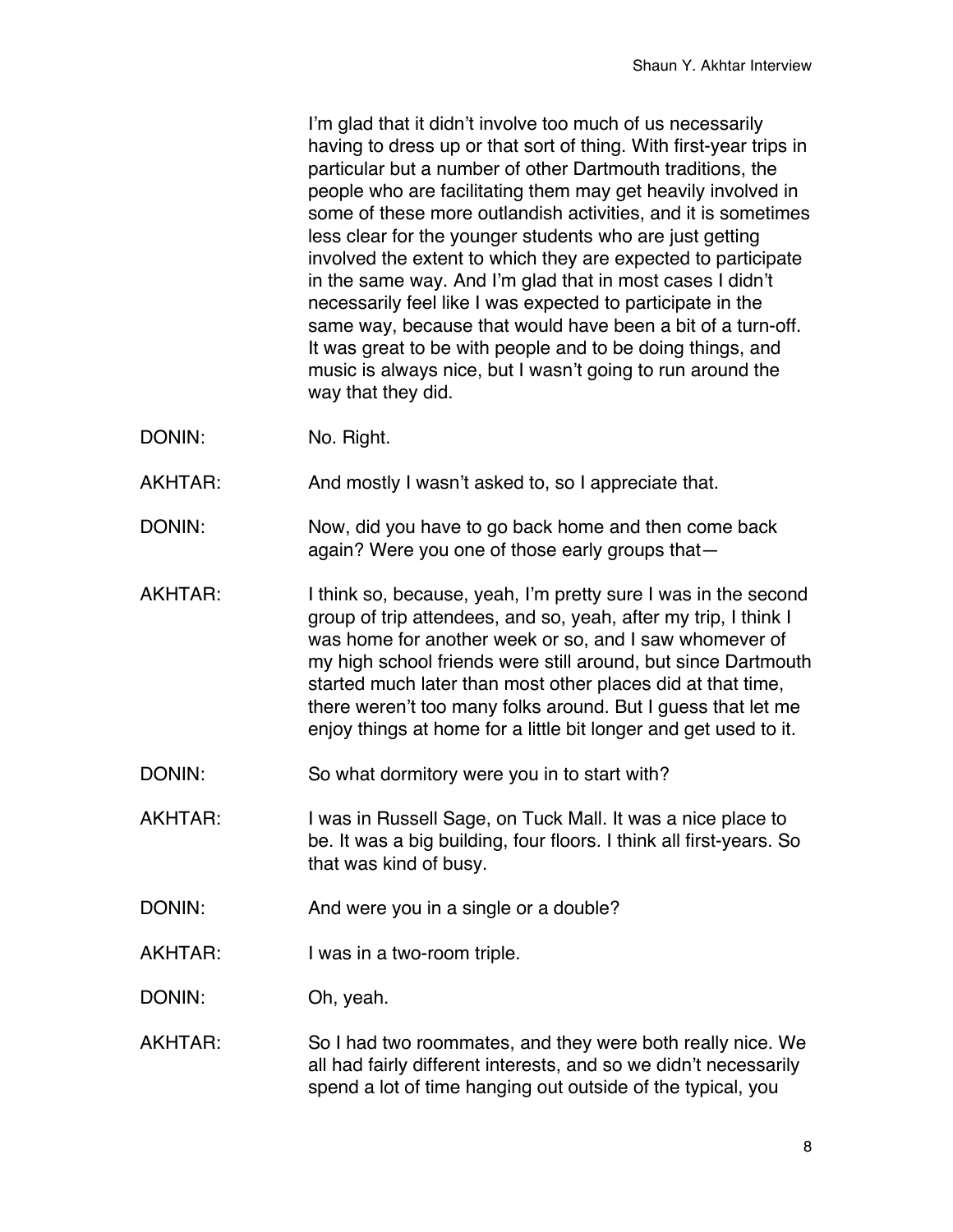know, be in your room and do work and get used to meeting everybody on the floor, 'cause it was a large floor. I think there were probably around 30 people or so.

- DONIN: Oh, golly. Yeah.
- AKHTAR: So, I mean, everybody was nice, and it went fine, I think. I certainly learned ways in which I could have been a better roommate, but I think we got through the year without there being much in the way of difficulty.

One of my roommates, I ended up rooming with again the second year, and that was definitely nice. And we're still in communication. He actually was one of the interns at the library last year as well.

- DONIN: Oh, great.
- AKHTAR: His name is Matt Castellana; he was working in Jones Media Center.
- DONIN: Oh, yes. Oh, great.
- AKHTAR: So it was nice to see him again on I guess our fifth year at Dartmouth, a very distinct one from our first four. So it was nice that we stayed in touch, even though our activities, for the most part, brought us into different regions of campus.
- DONIN: Mm-hm. Mm-hm. So when you got here, were you still focused on pursuing your English/journalism interests?
- AKHTAR: In most ways, yes. I had been interested in sports journalism, and I had also been interested in science journalism for a while. I was fortunate that the high school I went to had a planetarium on its roof, and—
- DONIN: Oh, my goodness! Was this Bronx High School?
- AKHTAR: It was, yes, Bronx High School of Science.
- DONIN: Oh, fantastic.
- AKHTAR: So I remember in my senior year I got to take an astronomy class, and I was president of our astronomy club, and that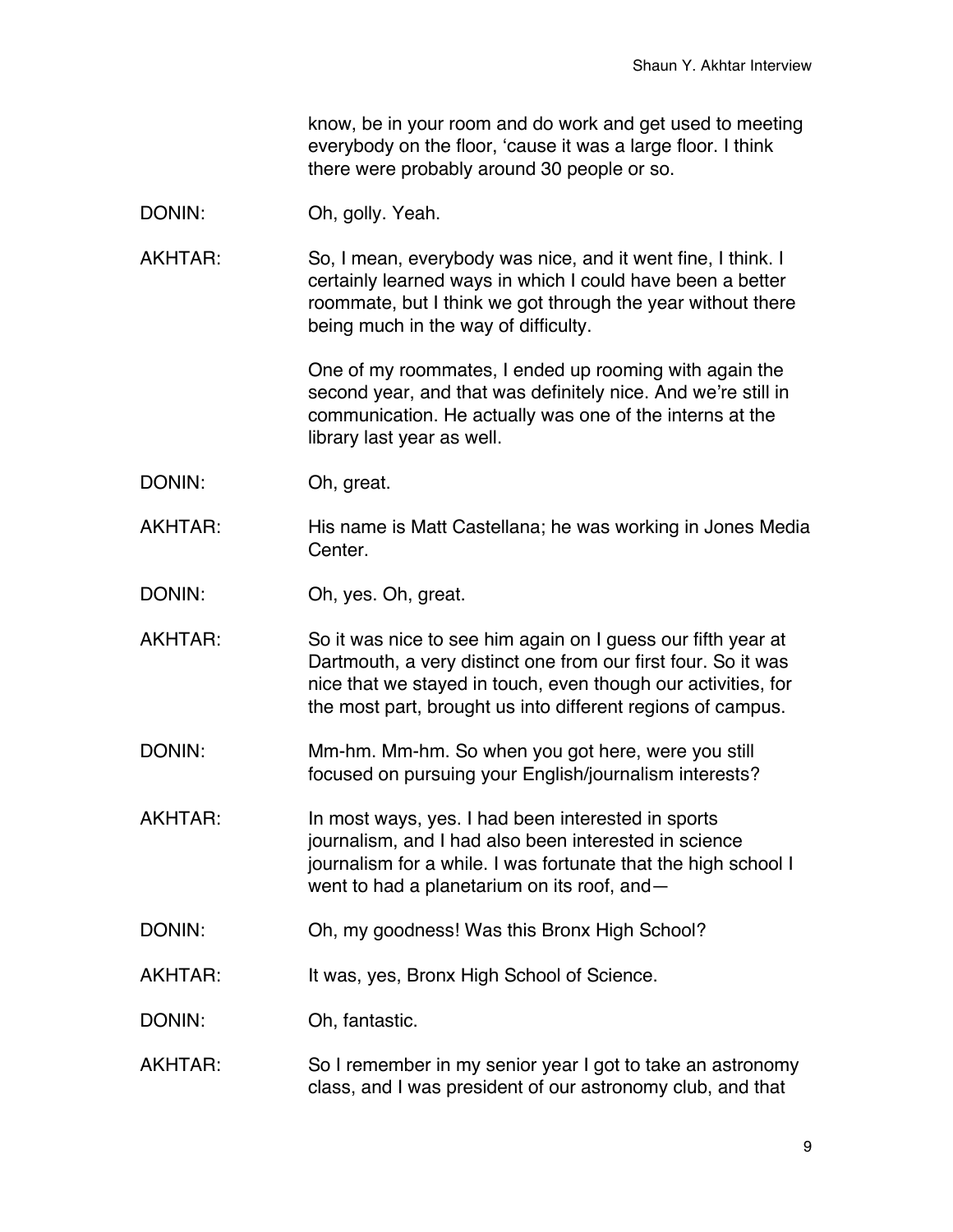was a lot of fun. And when I got here, I sort of had the expectation for myself that I would try to do a double major in English and astronomy, and see how that went. I enjoyed learning the science when I was in high school, and I wasn't sure if I would naturally have an interest in doing science, but I definitely wanted to learn more about the scientific field.

And so I did end up pursuing that double major, English and astronomy. There were points during the process where I wasn't sure if I'd continue through with it all the way, but it was a good set of experiences. Yeah. So I did English as one of my majors and jumped into that pretty quickly. And I was also able to do work for a number of publications here, which was—

- DONIN: You wrote for *The D*. I was checking up on you.
- AKHTAR: Yes, I joined *The D* my freshman fall as a reporter, which is sort—I mean, there's a decent distance between the business side and the editorial side of *The D*, but most people who go into editorial early on start off as reporters. And I think, if I remember correctly, I wrote maybe four articles. It wasn't a lot of them. But one of them, I was covering a talk given by an astrophysicist who worked at one of the NASA labs, and so that was nice to meet her and to get that experience of trying to do actual science writing.

*The D*—I give the people there a lot of credit because it's very difficult to run a daily newspaper, much less one at a college institution. But I know that there were things that it focuses on that it doesn't necessarily focus on, and I seem to recall when I was writing this article about the science talk, it seemed like a bit of an unusual thing to do at that time. That was my perception. I'm not sure if it was accurate.

I do remember that one of the big highlights of working for The D that freshman fall was the coverage around the presidential election that year.

DONIN: Aha.

- AKHTAR: —'cause this was the fall of 2008.
- DONIN: Of course.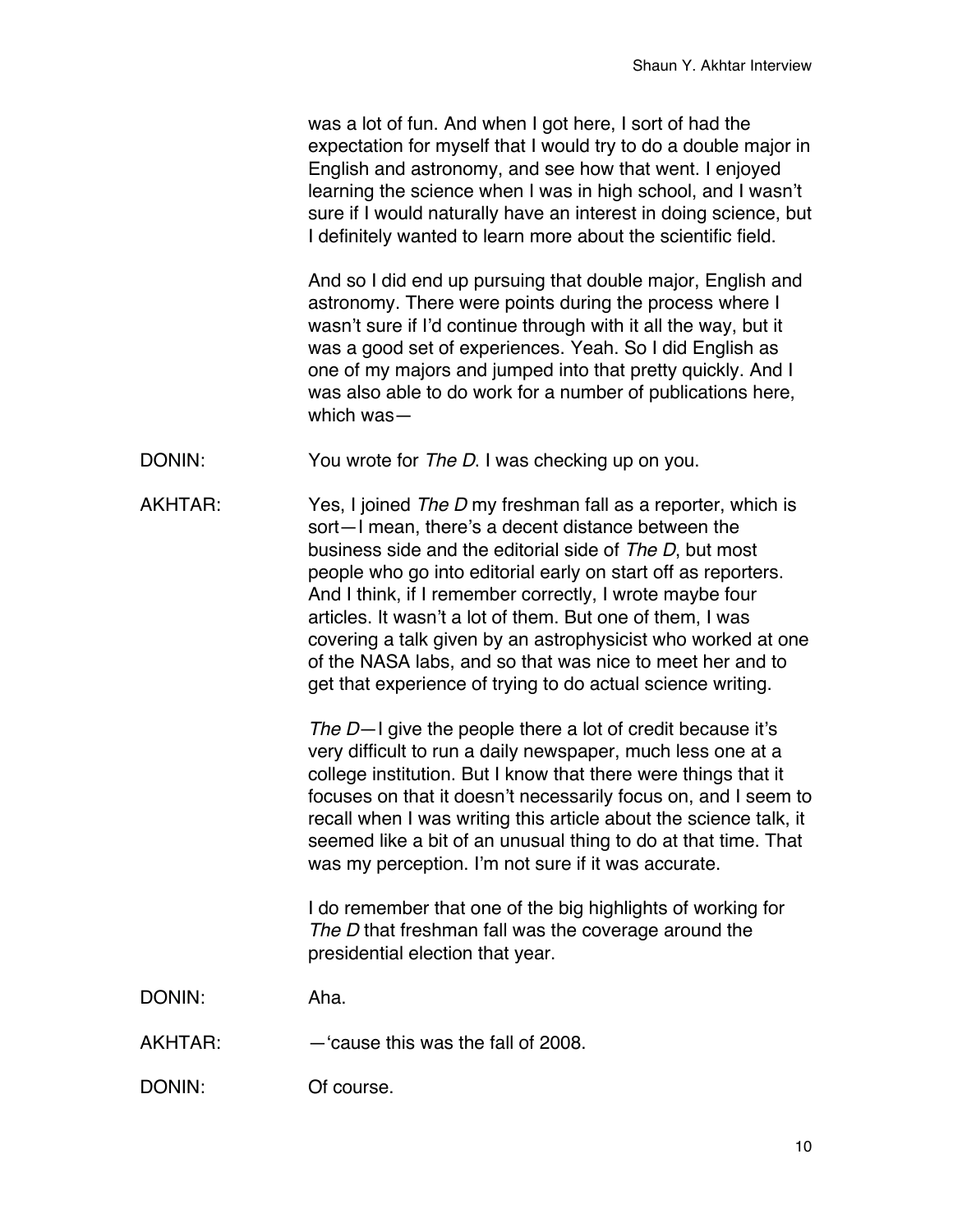AKHTAR: And there was—Hanover High School was one of the main polling centers or poll centers and location in the area, and so I remember after—or towards the end of that evening, I got to do exit polling with the editor in chief of *The D*, who was,—I guess she must have been the Class of 2009. And we were standing there at the high school and interviewing people. Now, that was a fun experience.

> Then coming back to the newsroom in Robinson Hall, where we were watching the results come in of the election. It was definitely a big night for many students on campus to see what was going on nationally. And that was a fun vantage point to be watching from. On the whiteboard they had a big map, and they were filling in all the colors as the states were called. I remember the reactions when the election was called. It was definitely a big deal—

- DONIN: Exciting.
- $AKHTAR:$  —to be part of.

And so I continued to write for *The D* occasionally, into my winter term freshman year. But schedule wise, it became challenging for me because I was fortunate that I was able to jump into a lot of different organizations on campus, and I had a lot of fun with that. But it didn't leave as much time for writing as I would have liked.

But I found that there was opportunity to jump into copy editing work at *The D*. There were some senior copy editors who were around, but there wasn't as big of a presence as might have seemed appropriate for a newspaper that was publishing every day, and I found that it was easier for me to take on copy editing shifts, where I could come in in the evening, after the stories were written, and do work then, as opposed to having the, I guess, more spread out commitment of writing a story once or twice a week.

DONIN: Right.

AKHTAR: And so I became copy editor there and continued to do that for the next I guess four years, pretty much.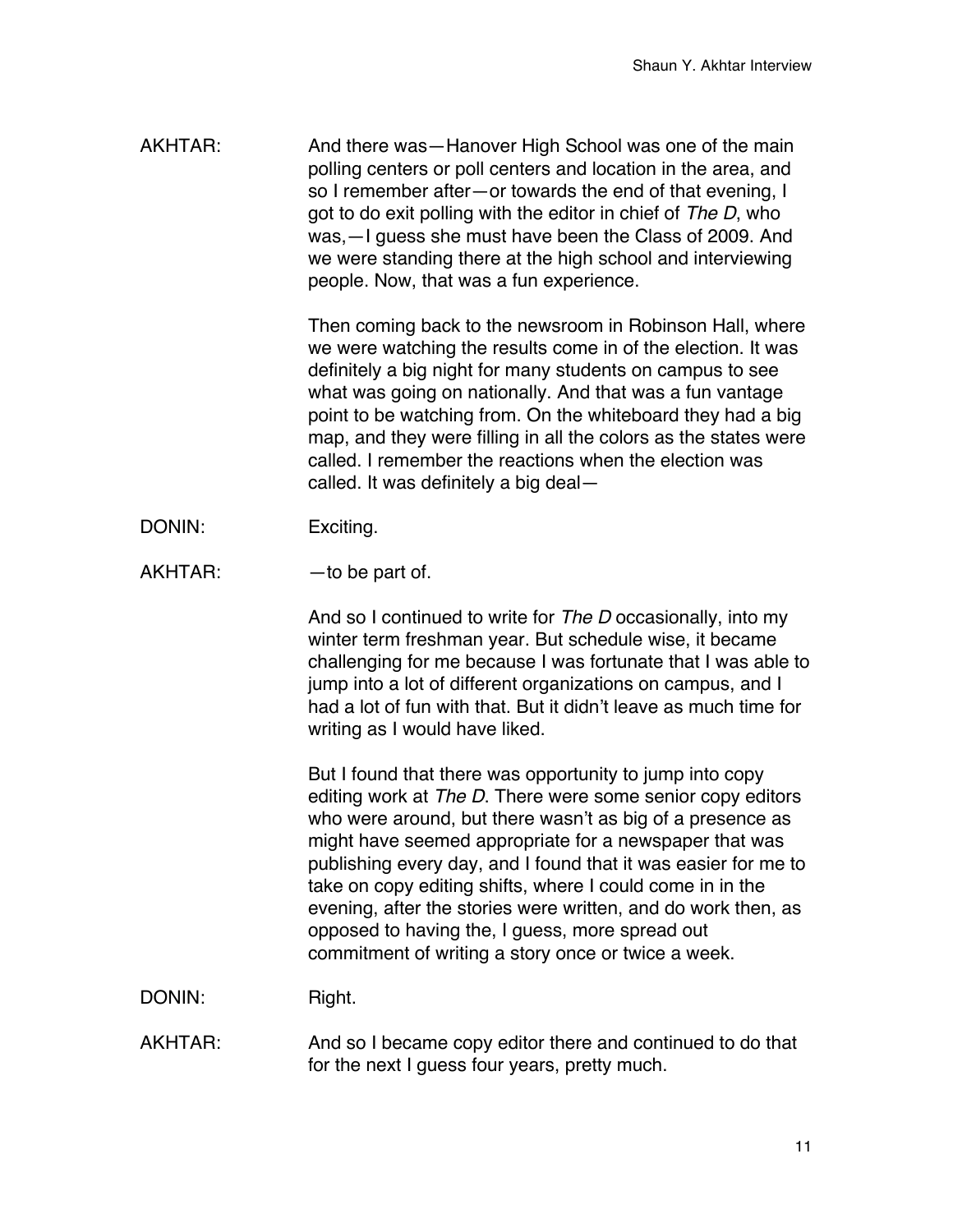## DONIN: Oh, wow.

- AKHTAR: In my senior year, I ended up being senior copy editor, and we were trying to sort of pull together a larger team. It was always a work in progress because schedule wise, for the editing staff, I think it was difficult to prioritize getting that into the workflow as integrated as it ought to have been. But we made progress on it, and the editor in chief and one of the executive editors who were serving in 2012, the year that I was graduating, two '13s, whom I'm having lunch with later today, actually, as it turns out, because they're working as Presidential Fellows at the college now—but they were able to do a lot of work to ensure that the copy editing team was in good shape, and so I was very happy to see that happen by the time that I left.
- DONIN: So did you feel well prepared academically after, you know, you went through a term here? Did you feel like you were well prepared?
- AKHTAR: That's a good way to ask the question about academics because I think I was reasonably well prepared. I think that I definitely made some conscious choices at Dartmouth that inhibited my success academically. I mean, I was fortunate that I didn't run into anything I would consider disastrous. I was able to pass my classes and to enjoy most of what I was learning and to continue the tracks that I set out on, but I definitely wasn't near the top of my class or doing outstanding work. I definitely made some decisions that deemphasized the academic I guess schedule that I was setting out on.

The high school that I went to, I was able to take a bunch of AP classes that were reasonably rigorous, even if not deemed to be as such by the trustees or whoever's deciding that we're not gonna award credits for that anymore. But I don't think that I was incredibly unprepared or—I don't think that there was as much of a shock as there might have been. I know that some students who arrive don't feel that their classes that they took previously at all gave them a good sense of what they would encounter here.

DONIN: That's a trend that we've seen in these interviews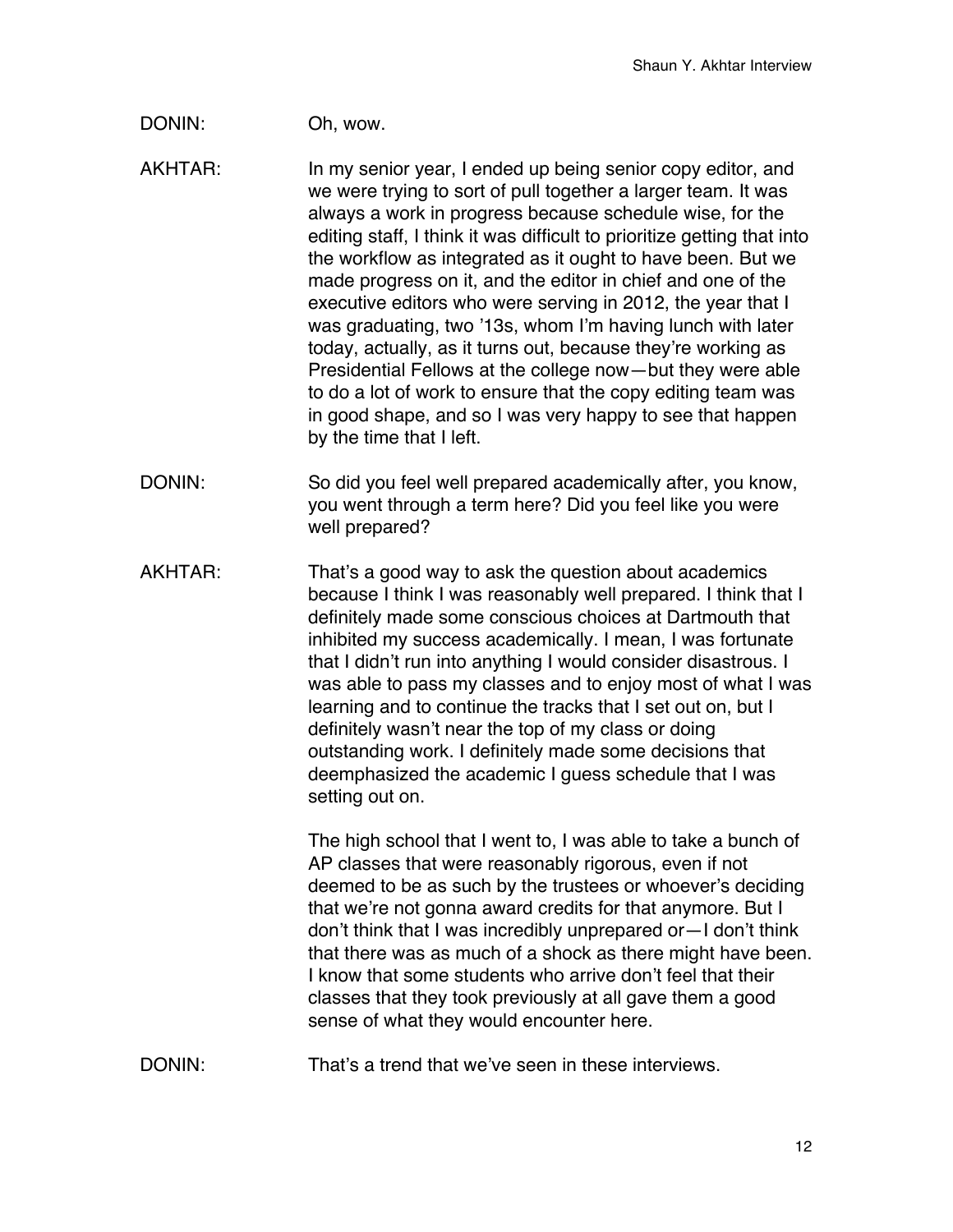- AKHTAR: Mm-hm. I don't think that I necessarily had that issue. I am willing to shoulder most of the blame for things that didn't go as smoothly as they ought to have. I think that the classes I took in high school were pretty good, even if they weren't college-level classes, which they shouldn't have been [chuckles] because I was in high school. But I think that I was decently prepared in that sense.
- DONIN: And you were a double major.
- AKHTAR: I was, yes.
- DONIN: So that's a heavier load.
- AKHTAR: I suppose in some ways. I mean, I wasn't taking any larger number of classes. It was simply that I guess there were two disciplines where I was taking some higher-level work. But I'm not sure that that's necessarily more challenging than an individual who does one major and then does a whole lot of other different disciplines.

I was lucky that—I did still have room to take a bunch of interesting classes in other departments. I took a couple of philosophy classes. When I was in high school, I took four years of Latin, and that was a lot of fun, and my freshman spring I had the chance to take a Latin literature course, which I appreciated.

My freshman spring wasn't a great term for me academically. It was difficult in a number of ways, but I was able to take some things that I enjoyed, still. So looking back on it, at least I appreciate that.

- DONIN: And who did you look to for sort of advice or mentoring about your academic path? I mean, was there somebody here that you could go to, your adviser or a professor that you particularly enjoyed?
- AKHTAR: There were advisers that I spoke with, and professors whom I had the chance to ask questions of, given that I sort of had a plan that I was intending to follow, and they were helpful in that regard. There wasn't necessarily a lot of seeking out of advising that I did. There were a lot of questions that I tried to answer on my own more than I ought to've, probably. I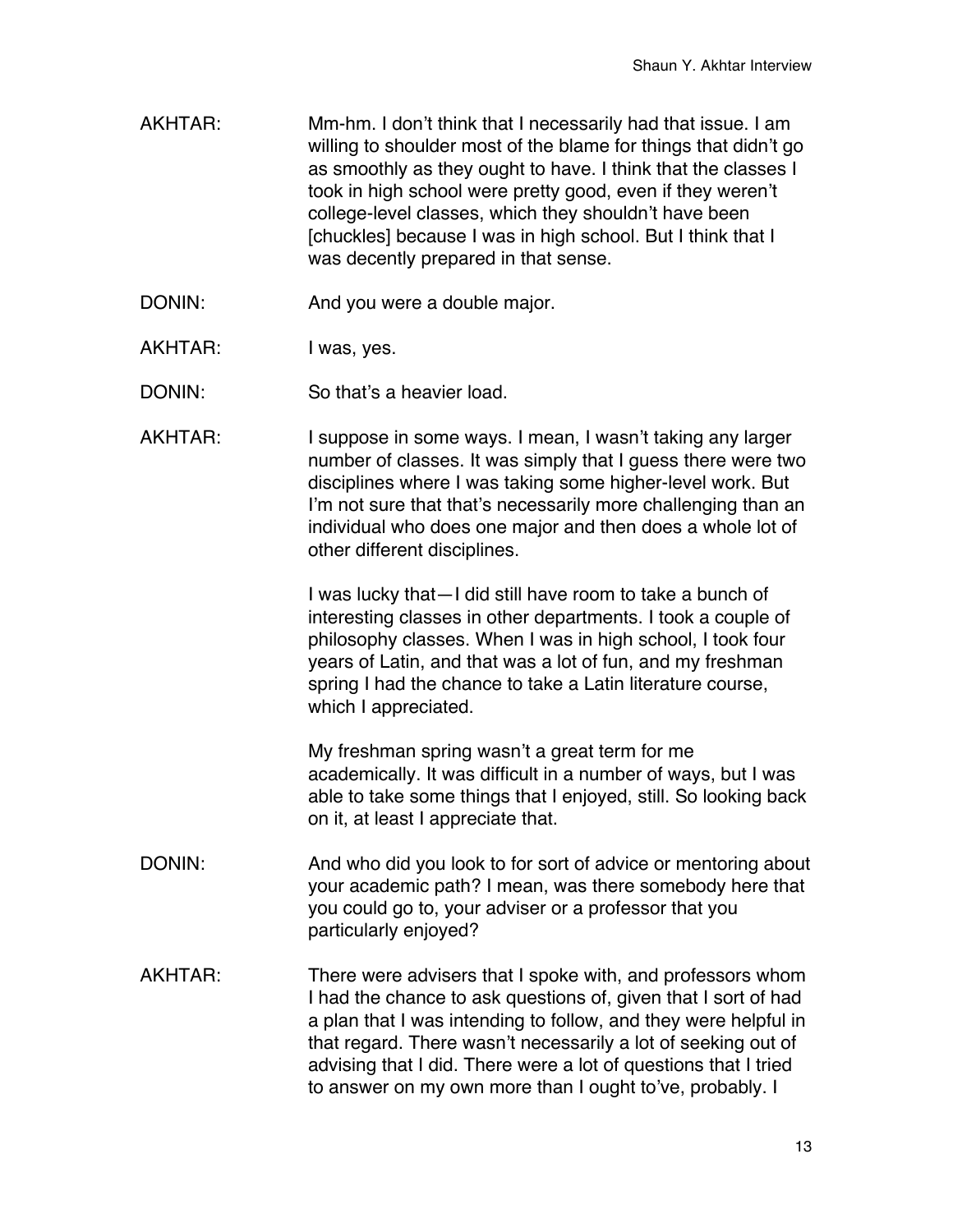think in some ways I remained shy about seeking out certain resources, and that probably wasn't the best way to go about it, but it worked out decently. I definitely feel that when I did ask faculty questions that they were pretty supportive and helpful in that regard.

I know that when we started out, all first-years sort of got assigned a first-year adviser, and I think it's nominally based on what they think their interests might be. My adviser was a professor in the English department, whom I later ended up taking a class with, I think during my junior year, and so it was nice to be able to speak with her about that. I didn't maintain much of a connection with her during the interim between that first year and then taking her class again, but I think it is true that the faculty that I took classes with were supportive when I brought questions to them.

- DONIN: Mm-hm.
- AKHTAR: Sometimes it was more a matter of trying to find the right question to bring.
- DONIN: Right.

So you mentioned jumping into some extracurricular activities—

- AKHTAR: Mm-hm.
- DONIN: - your first year. Can you describe what some of those were?
- AKHTAR: Sure. So I did some work, as I mentioned, with the DOC in their offices there, and I was involved with *The D* throughout my first year, though the aspects of that changed.

I also got involved in Model United Nations. Dartmouth has a pretty strong program there, where every year they run a conference for high schoolers in the spring, and so the fall and winter are usually planning toward that. I think when I arrived, they were preparing for maybe the third or fourth conference. It wasn't too many that'd—I seem to recall that by the time I graduated, more had taken place than had taken place before I had gotten there.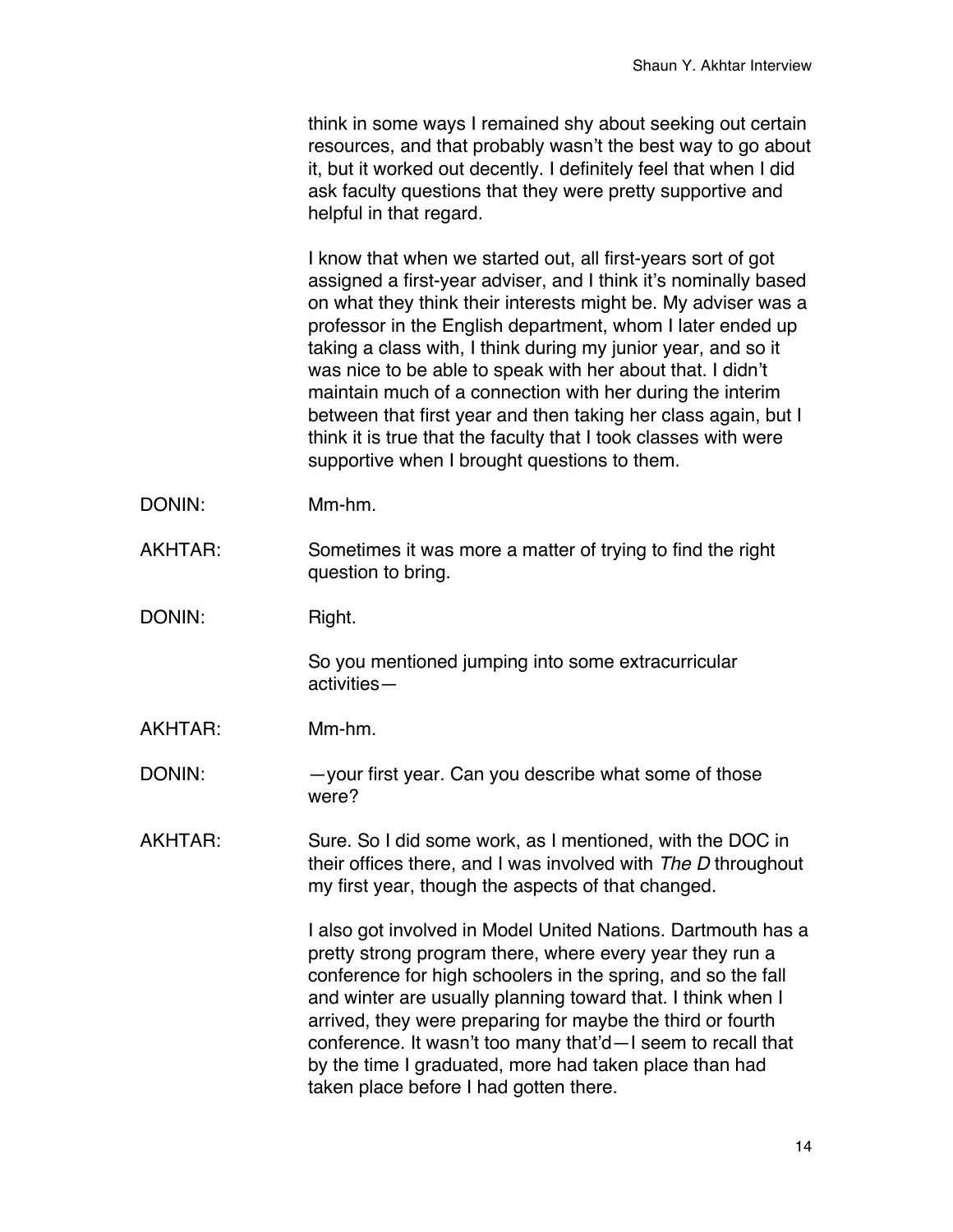I got involved in Model U.N. in my senior year of high school mostly because of a friend of mine, who had already been involved and encouraged me to participate because my high school had a strong program there. And I enjoyed it a lot. I didn't necessarily have much in the way of curricular interests in international relations, but I found it to be a fun way to be involved and to learn more about it.

I was very lucky that growing up in New York City, one of the conferences that we went to our senior year was actually in the United Nations headquarters, and that's tough to beat.

DONIN: Fantastic. Yeah. Amazing.

AKHTAR: So that was really nice. And when I got to Dartmouth, I decided that I would try to continue work—the program here both sends college students to conferences elsewhere but also plans for its high school conference, and I decided to get involved with the latter primarily, helping plan. So that was really nice. I ended up doing that in various capacities across my four years. And in some ways, it's a bit of a stopstart activity, unlike many others, because there's some planning in the fall, and then it really builds up in the winter, and then you've got the conference at the start of the spring, and then it's sort of over or resetting for the next year. But I enjoyed that a lot, and I usually got to stay involved in that way.

> One thing I really appreciated was that there were a number of clubs that allowed the opportunity to just enjoy sort of recreational activities, COSO, the Council on Student Organizations is really good in supporting that. And so there were a couple of clubs that I joined.

One, there was an Origami Club that a classmate of mine founded, and I became the treasurer of that, and we had a lot of fun. It was laid back, and it was not intensive or competitive, but we enjoyed doing origami. There were a couple of occasions in which we got to partner with some community service organizations here to bring that work to other communities, which was nice.

DONIN: Around here, locally?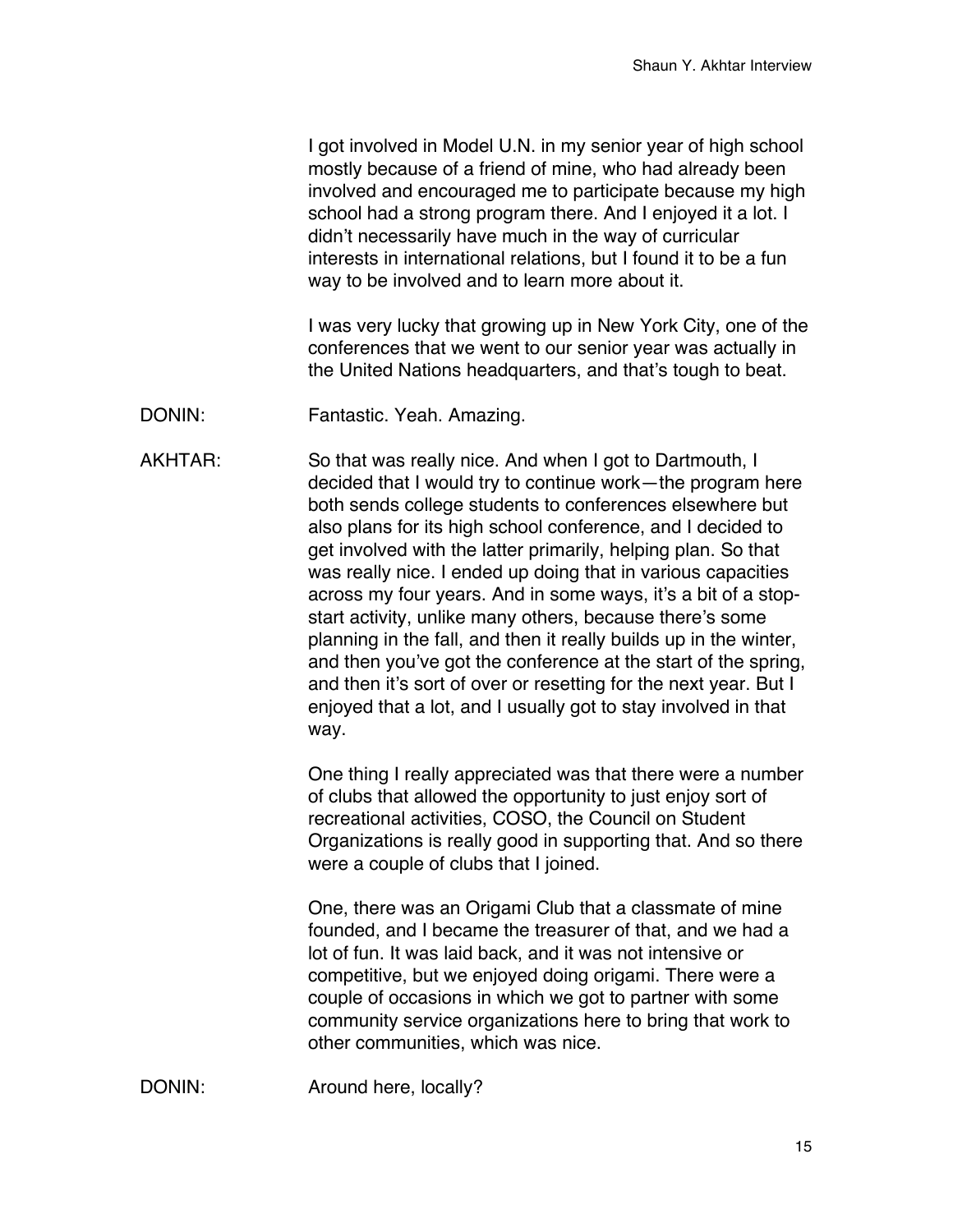| AKHTAR: | Yes. |
|---------|------|
|         |      |

DONIN: Oh, nice.

AKHTAR: At one point, we went to one of the living communities on Park Street. I don't remember what the name of the building is.

- DONIN: For elder people?
- AKHTAR: Yes.
- DONIN: Outreach House?

AKHTAR: Outreach House. I think that's right, yeah. So we did a couple of sessions there, which was really nice.

- DONIN: Nice, yeah.
- AKHTAR: And I never got as good at origami as I would have liked, -
- DONIN: [Chuckles.]
- AKHTAR: — but I enjoyed doing that activity. It was fun to be working with classmates on an extracurricular activity like that.

And there was also a club, the Dartmouth Union of Bogglers—

- DONIN: Oh, I haven't heard of that.
- AKHTAR: —that met every Tuesday night for a long time. I don't recall exactly when it was founded. I think probably about 10 years ago or so. But I remember when I got here, it was led by a few '11s, and I think at least five or six of my classmates and I, who became friends in various ways, ended up going there regularly over the course of our years.
- DONIN: What is boggling?
- AKHTAR: Boggle is one of those board-type games. It's a word-forming game.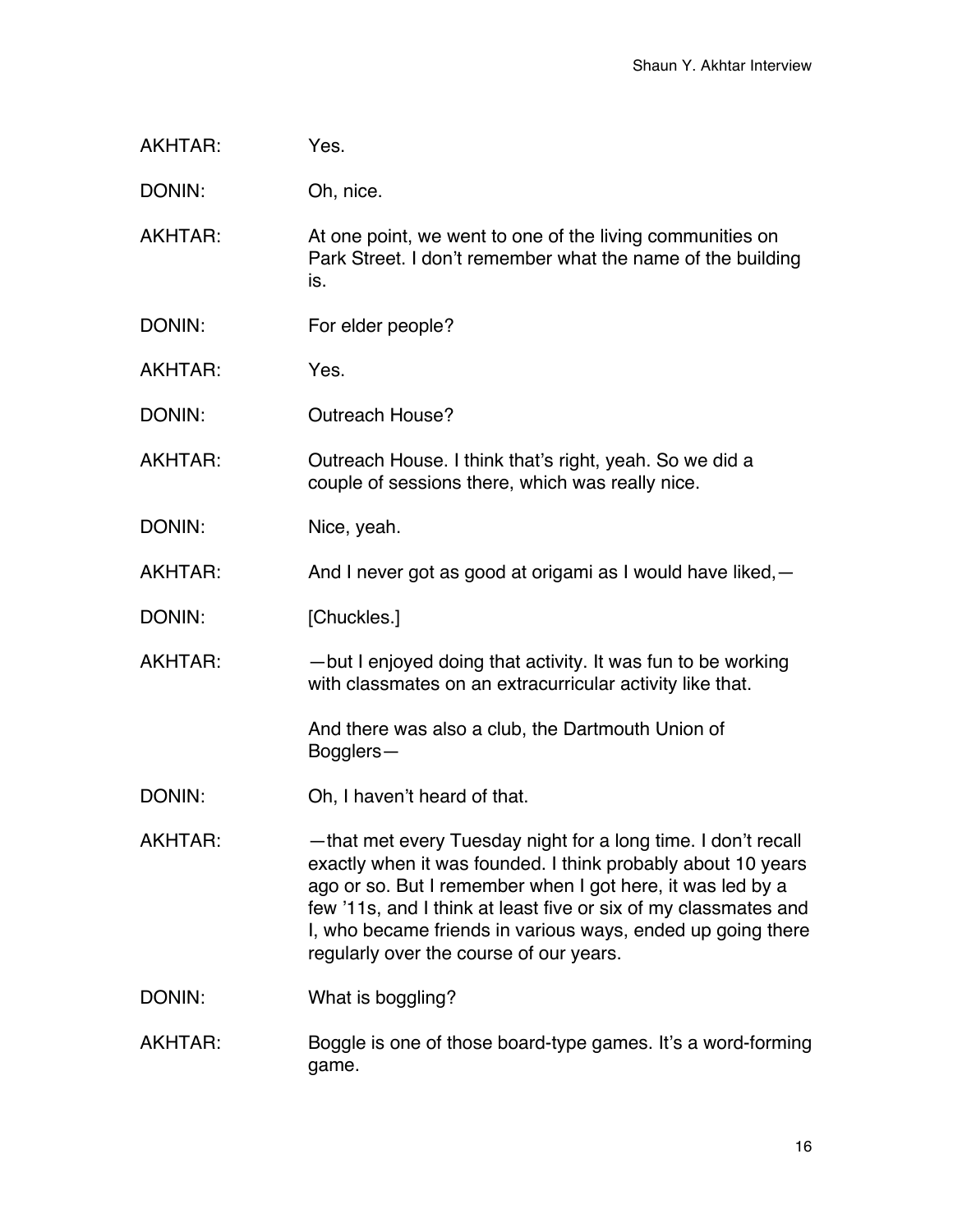| DONIN:  | Oh, I see.                                                                                                                                                                                                                                                                                                                                                                                                                                                                                                                                       |
|---------|--------------------------------------------------------------------------------------------------------------------------------------------------------------------------------------------------------------------------------------------------------------------------------------------------------------------------------------------------------------------------------------------------------------------------------------------------------------------------------------------------------------------------------------------------|
| AKHTAR: | I hadn't heard of it, okay.                                                                                                                                                                                                                                                                                                                                                                                                                                                                                                                      |
| AKHTAR: | You've got tiles, letter tiles sort of like Scrabble-                                                                                                                                                                                                                                                                                                                                                                                                                                                                                            |
| DONIN:  | Like Scrabble.                                                                                                                                                                                                                                                                                                                                                                                                                                                                                                                                   |
| AKHTAR: | -but it's on a 4 by 4 grid, or 5 by 5 grid, depending on the<br>game. And you play short rounds, where you shake up the<br>tiles, and then you have to create words out of letters that<br>are contiguous on the board. And so it's fast paced, and it's<br>really just sort of a fun thing. It's not high investment or<br>anything like that. But it was a fun way to get together, and<br>we would do this on Tuesday nights, and we would try to<br>save most of our budget for food so that we could enjoy<br>that-sort of a kick-back, $-$ |
| DONIN:  | Great.                                                                                                                                                                                                                                                                                                                                                                                                                                                                                                                                           |
| AKHTAR: | -a Tuesday night party. So that was fun.                                                                                                                                                                                                                                                                                                                                                                                                                                                                                                         |
| DONIN:  | A good pastime for an English major. [Laughs.]                                                                                                                                                                                                                                                                                                                                                                                                                                                                                                   |
| AKHTAR: | Absolutely, yeah. So that was really nice.                                                                                                                                                                                                                                                                                                                                                                                                                                                                                                       |
| DONIN:  | So you really became engaged in all sort of different corners<br>of activities, it sounds like. It wasn't just all focused on<br>English or one particular activity or athletics or-you know, it<br>sounds like you were able to sample quite a few different<br>activities that give you a nice, diverse look at the community<br>that is Dartmouth.                                                                                                                                                                                            |
| AKHTAR: | I think so, yeah. And that was a good word choice, "sample,"<br>because there were a lot of organizations that I went to, and<br>I tried to get more involved and I either just didn't have the<br>time or it just didn't fit. But, yeah, I do feel like I had the<br>opportunity to try out a lot of different organizations here,<br>which was really nice.                                                                                                                                                                                    |
|         | And some of the organizations that ended up becoming most<br>important to me were things I didn't get involved in until later<br>on. Even so, it was nice that some things continued and                                                                                                                                                                                                                                                                                                                                                         |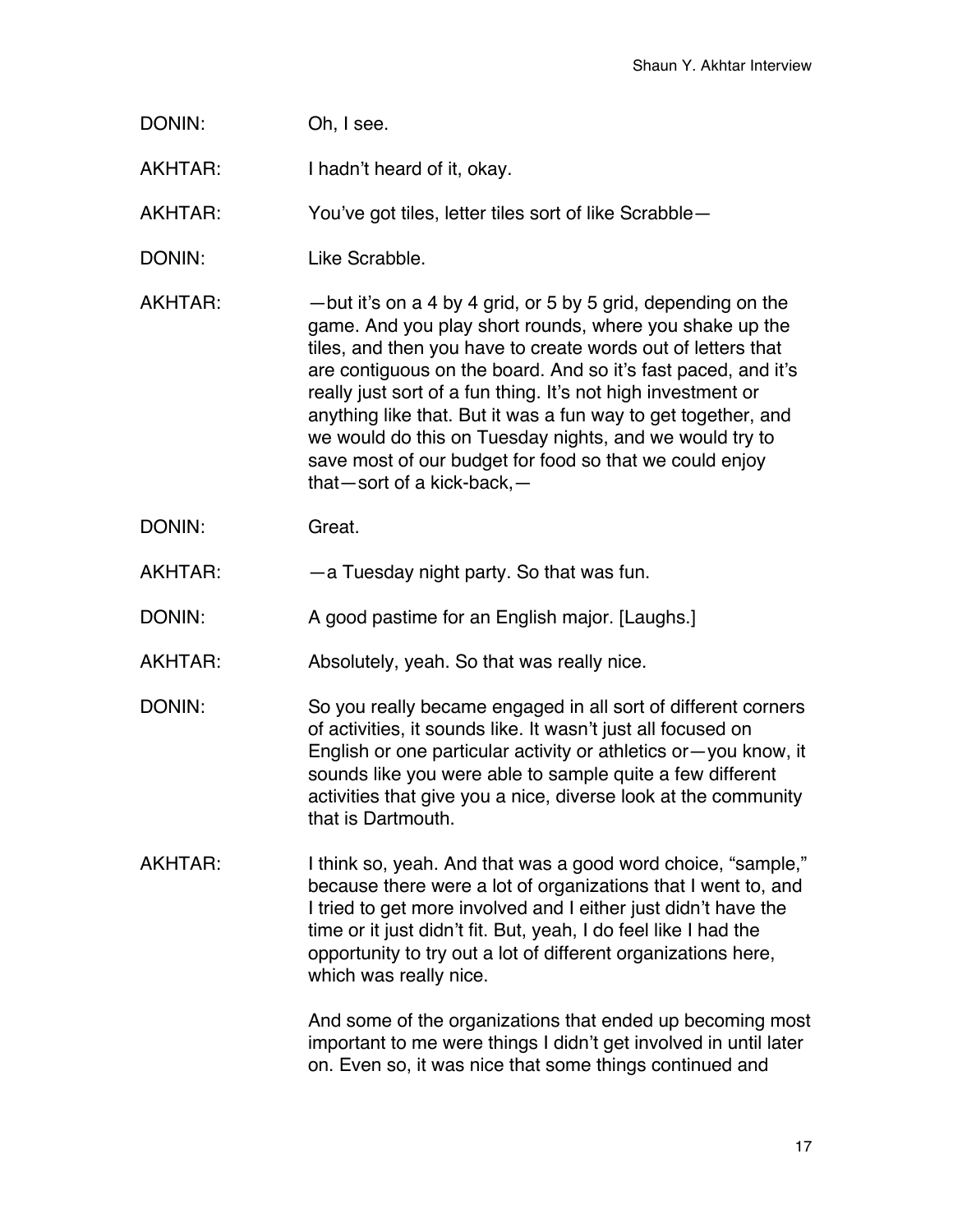others, you know, came in and out as opportunities emerged, so.

- DONIN: Was this also the way you developed your group of, you know, friends, close friends? Was it through these organizations?
- AKHTAR: In many cases, yes.
- DONIN: As opposed to class or dormitory, it was more the activities that you were into.
- AKHTAR: I think so, yeah. There were definitely some friends that I made in my dorms, who remained important people for me. But I think, yeah, mostly I met people through organizations and then through friends of theirs, where we overlapped in those interests that brought us out after class.
- DONIN: Mhm. Did you ever entertain the idea of—I mean, were you interested in Greek life at all?
- AKHTAR: Not initially when I arrived at Dartmouth. I remember that my freshman fall, there were some events that I went to with friends of mine, often from my dorm. We would go take a look at things together, and it was nice that I was able to join up with them to go to places. I enjoyed going to dance parties and that sort of thing, but I didn't drink alcohol. It wasn't something that I did 'til I turned 21. And so the appeal—I guess in some cases, the incentives to go to some of these events for me were definitely distinct from what they would have been for many of the people I would have hung out with.

And I did have—I recall seeing some all-campus advertisements for different types of events, and it's what got me a couple of times over to Phi Tau, which ended up being an important location for me later on. And I remember they had their Milque and Cookies party in freshman fall. They do this every term, but especially in the fall it's a big deal because they tend to give out t-shirts to the first few hundred attendees, which is a nice way to—well, it's good advertising [chuckles], if nothing else.

DONIN: Right, right.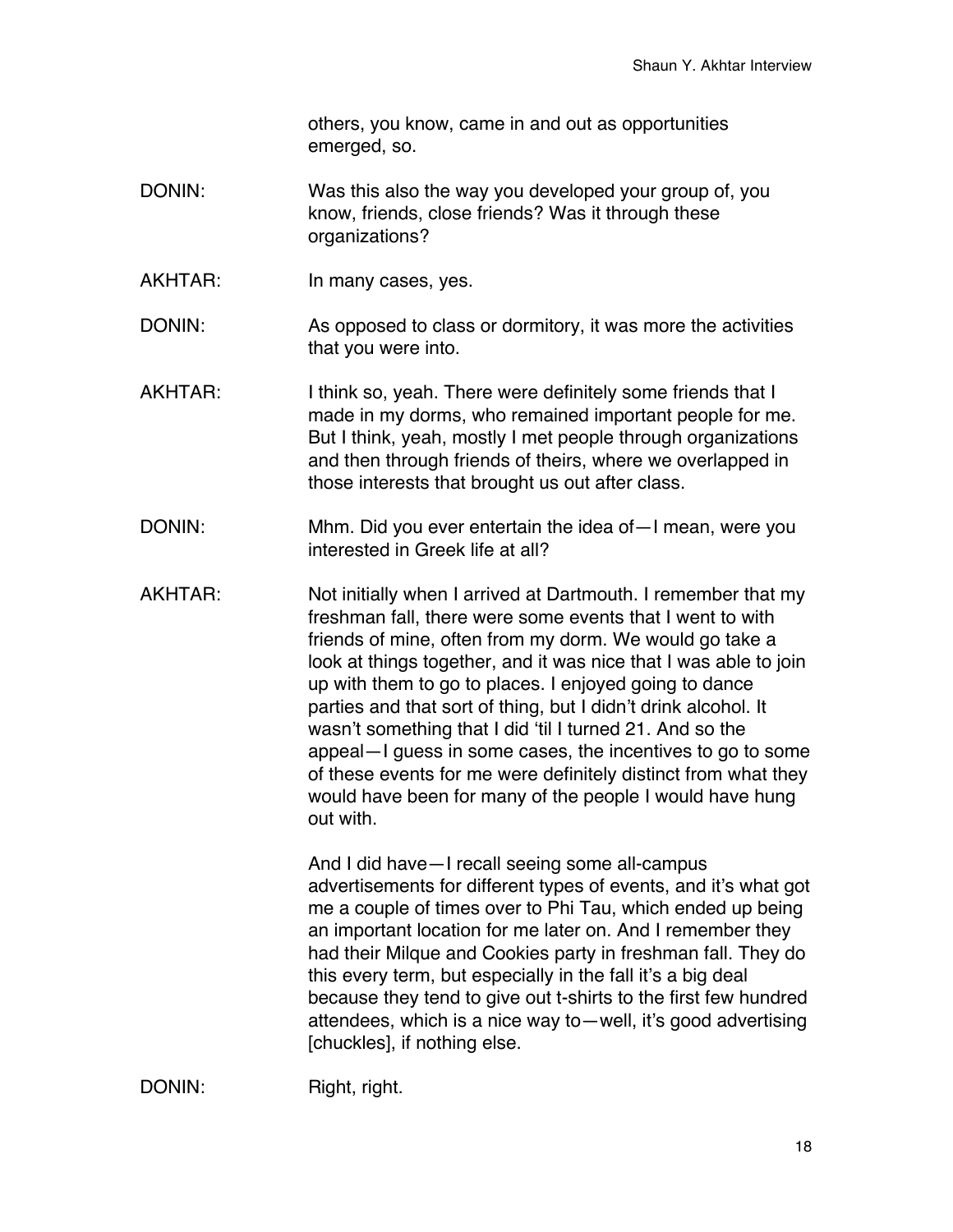- AKHTAR: One thing I definitely learned at Dartmouth is—well, I sort of learned earlier that there is in fact too many, but at the time when I arrived, I didn't think there was such a thing as too many t-shirts.
- DONIN: [Laughs.]
- AKHTAR: And there are so many activities that either give out t-shirts or that sell them reasonably cheaply, and now that I—in my day job, I tend to wear button-down shirts, and I've got dozens and dozens of t-shirts at home that are in a box that I'd love to use but I don't have the opportunity for. And most of them came from Dartmouth, I think. It's not like I didn't have enough beforehand. But too many. But I digress.
- DONIN: [Laughs.]

AKHTAR: I didn't necessarily think that Greek life would be of interest to me. I didn't have—when I got to Dartmouth, I didn't think about the fact that there might be co-ed Greek organizations. It wasn't on my radar. I remember that I went to Milque and Cookies my freshman fall, and I brought back a t-shirt, and I happened to wear it when I was home over Thanksgiving break, and my mom asks me, "Have you joined a fraternity?" And she wasn't panicked, per se, but she was surprised because she knew me and she knew that it didn't seem like something I would do. And I said, "Well, no, I didn't. I just have this t-shirt because they were giving them out. And even if I wanted to, I couldn't because first-years can't join fraternities at Dartmouth."

> And so it didn't occur to me, really, that that would be a thing to do. But I did go back to Phi Tau and to some other organizations a couple of times over the course of the year, not super frequently but occasionally.

I think honestly the organization, the Greek organization I spent the most time at my freshman year was probably the Tabard, not because of any particular connection to the community there but in part because they gave us a friendly environment where we could, for example, play Pong without having to use alcohol. I enjoyed the game, even though I wasn't drinking, which I guess seems strange to many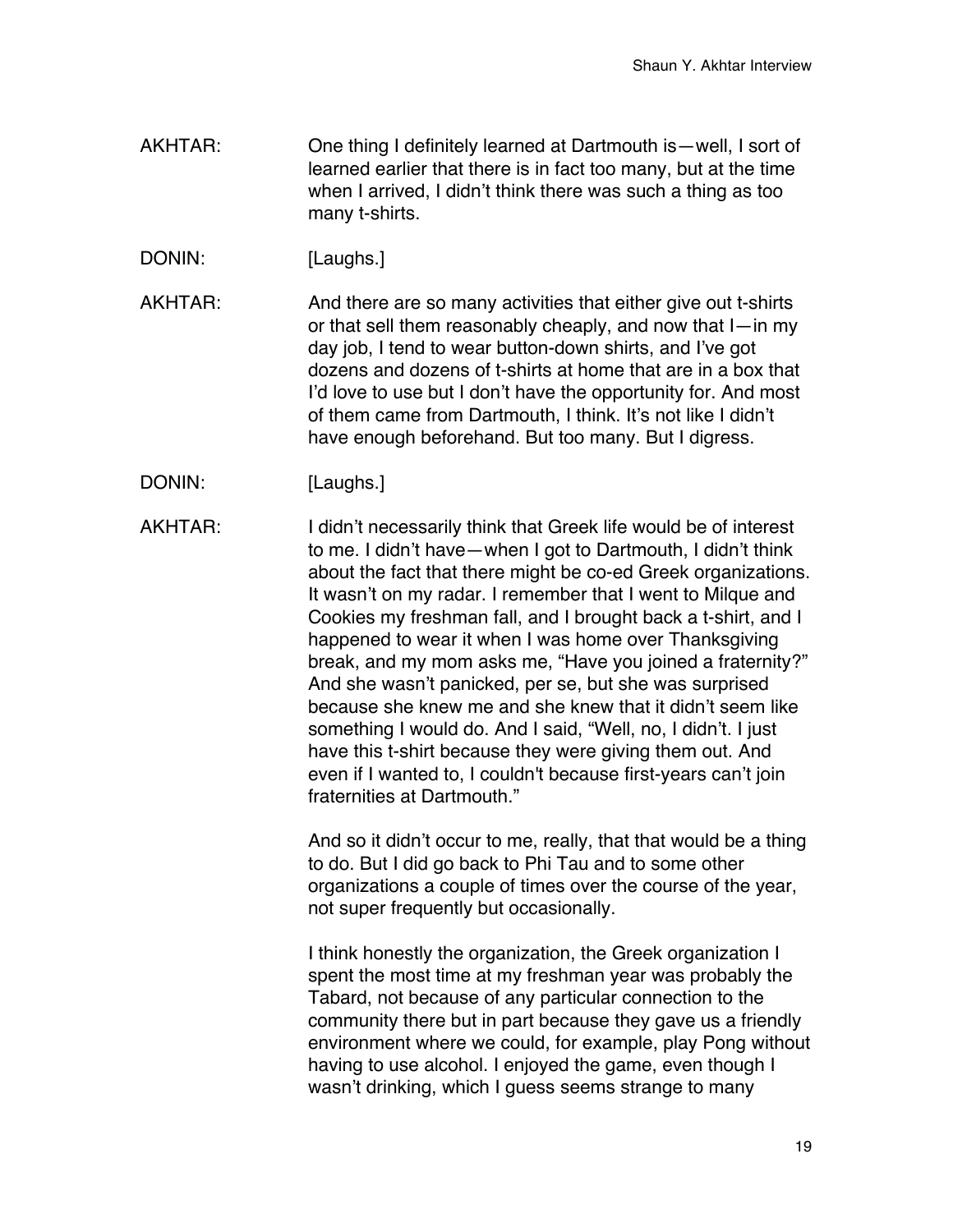people who play it to drink, but I appreciate that they were friendly enough to let us do that.

But it wasn't really until my sophomore fall, when, again, they started to advertise all-campus that I started to think about it. I remember that Phi Tau sent out an all-campus e-mail saying, "We're having rush tonight. Everybody is welcome. Come on by." And I thought to myself, *Well,*—I'd been there a couple of times before. The place interested me. I liked the idea of a co-ed organization, and they didn't seem to focus on things that I found objectionable.

So I decided to go to the rush event. And I got to meet a lot of people there because there weren't very many upperclassmen who knew me. There were some. But mostly I wasn't really part of their community. And I was impressed. And I signed their rush book, which is the way you ask for an invitation there, and they decided that they wanted to give me a bid, and so I had that.

And it was really a nice—I guess in that short period of time, my thinking changed rapidly to the idea of, *Well, maybe this is something that I want to do.* Unlike how it works with many other organizations, at Phi Tau when you get a bid if you're an undergraduate, it's valid until you stop being an undergraduate or you invalidate it by joining another house.

So mine was good for as long as I wanted it for, and I said to them, "Well, I am interested in your community and I would like to be a part of it, but I need some time to a) take care of other things" that were on my plate that term, as my sophomore year began, and just to get to know the environment there better. So I said, "Well, I think I'll probably join next term, and I'll try and come by every now and then to get used to things." And to their credit, they respected that—

DONIN: Ah-hah.

AKHTAR: — —that statement to the point where they didn't really bother me much about stuff, but I got to go back occasionally. And then in my sophomore winter I eventually decided that I was ready in part because it was the same term that a number of people I was close to or friends with, who were also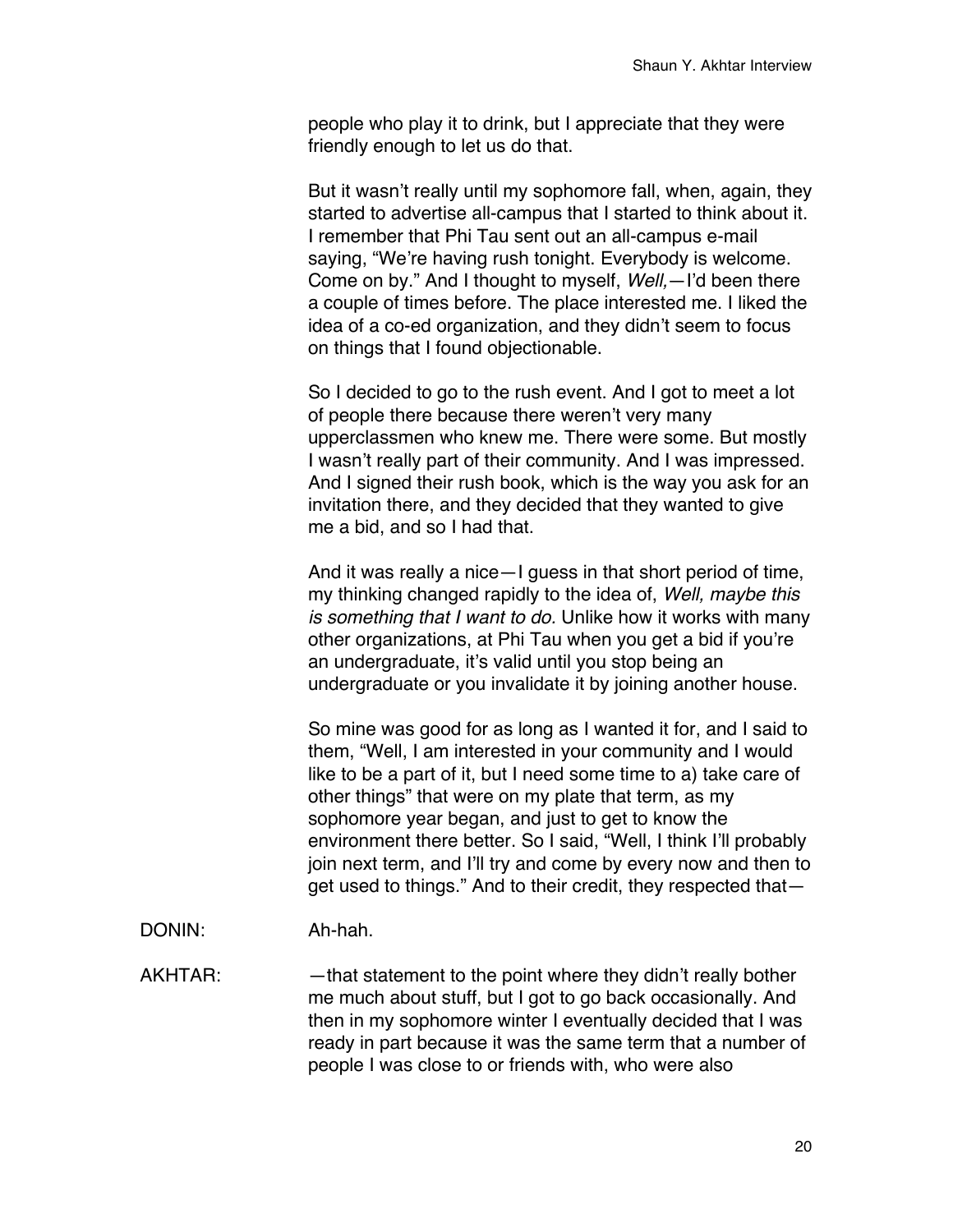converging on that house, decided to join that term. And so I jumped in.

- DONIN: That's a happy event, it sounds like.
- AKHTAR: It was. I got a lot of really great things out of being a member of the organization. I lived there my junior and senior years, and that was really nice. It was a place that was very important to me, and I'm fortunate that I still have good connections with the people there. They have a fairly strong and supportive alumni community in most ways, and I'm proud to be part of that.
- DONIN: Mm-hm.
- AKHTAR: It is nice that working on the campus, I get to visit every now and then and maintain friendships with people there. Especially last year, as I was transitioning from being a student to not just being an alum but being an employee who is around, but by default not expected to be part of most of the same circles, it helped that I still knew a lot of undergrads there. And elsewhere too, but definitely knew a lot of people there and found it to be a base.
- DONIN: So among your friend group, what was the breakdown between those who decided to affiliate and those who decided not to?
- AKHTAR: Most of the people that I was closest with did decide to affiliate. It's funny: I know the freshman term "schmob" gets thrown around a lot at Dartmouth, and by the end of my freshman year, thanks to people whom I knew, partly through where I lived but I think more so through organizations or sort of random connections that we met up with people, I was at least peripherally part of a schmob that was fairly large, maybe 15 to 20 people.

And some of these people became very close friends of mine and still are, but all of them are people that I was friendly with. A majority of these people did affiliate with Greek houses, but out of that majority, almost all of them went either to Phi Tau or Alpha Theta, the co-ed next door.

DONIN: Uh-huh.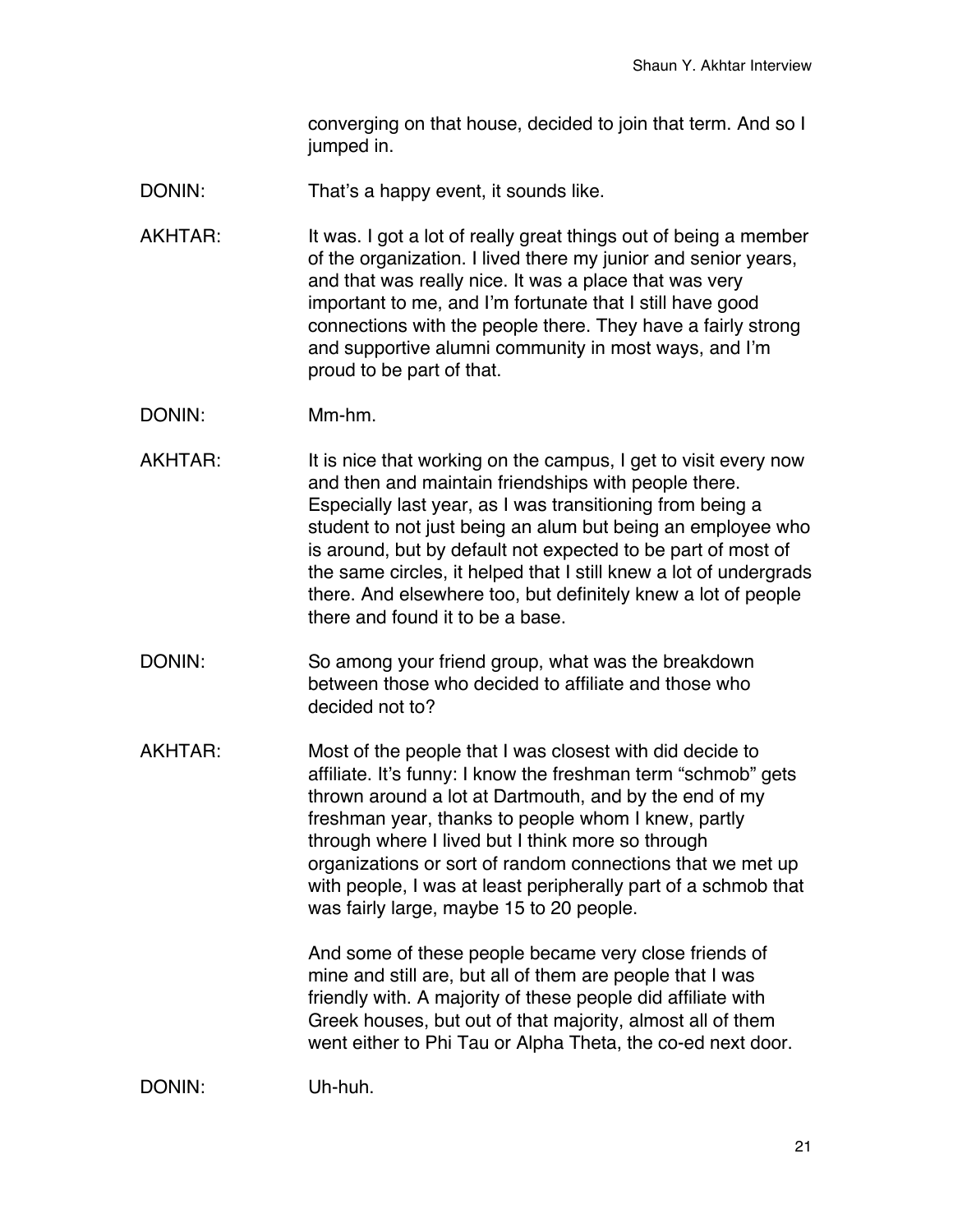- AKHTAR: And that, I know, is very atypical for most schmobs. It was funny because one of the members of Tau whom I met, who was a Class of '09—she told us about—she was in a similar environment where she was in a schmob, and many of them affiliated but split between the co-eds. And I think we appreciated that, in most cases during those years, the coed connection allowed us to—I shouldn't say "allowed us" because there's nothing stopping people from being friends with people in other houses, but unfortunately it seems to happen more frequently than it ought to. But what I should say is that having friends in another co-ed house made it even easier to stay close because of the connections that the co-ed houses have with each other.
- DONIN: Do the houses become your sort of center of activities and friendships?
- AKHTAR: For some members, yes. For me, yes, it did. I definitely tried to continue to stay active with many of the extracurriculars that I was involved in because those were also important bases for me. But it's true that over time some of these things converge, but, yeah, I did find that—I think especially if you live in the house of the organization you're in, it facilitates that, which can be great if you are happy being heavily involved there, but it can also make it more difficult to retain and build further connections outside of that building.
- DONIN: Mm-hm.
- AKHTAR: And it was something that I felt I needed to explicitly try to work on. And I think it was—in some ways, staying part of other organizations helped that, but there's always more you can do to go out and meet people. There's never enough time for anything at Dartmouth, but that's not a Dartmouth thing; that's a college life thing that—it doesn't change after college, either; it just manifests in different ways.
- DONIN: Mm-hm.
- AKHTAR: But it was nice to be able to continue to work on events with people whom I was already friends with and that our communities continued to grow and in some ways consolidate because a lot of the people who were in that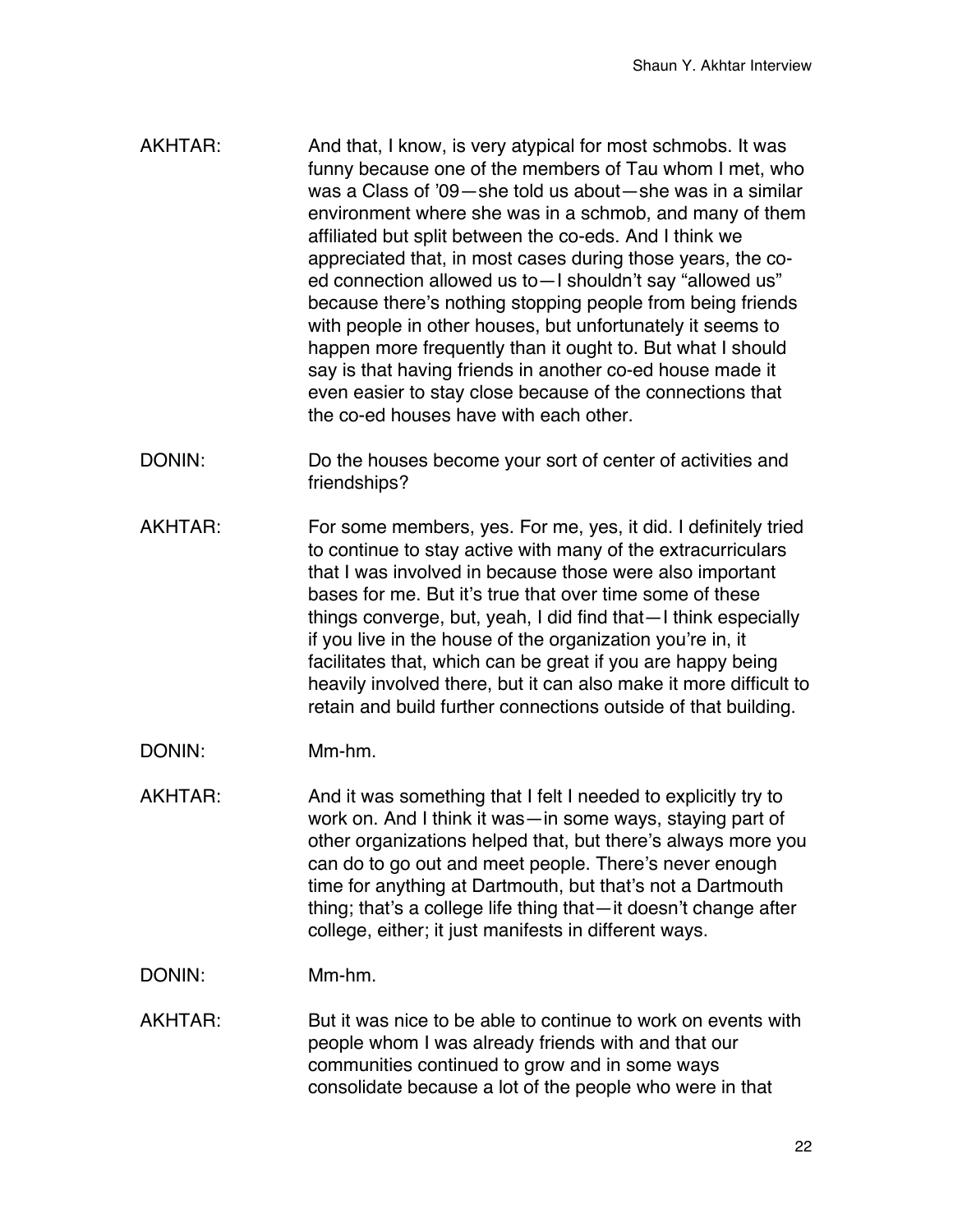group joined one of those houses later on. A bunch of us joined sophomore year, but then there were a bunch who joined over junior year and even some who I think ended up joining their senior year.

- DONIN: Mmm.
- AKHTAR: And so it was great that as friends we were part of the same community, but it also concentrated us even further in the particular locations that some of us were already likely to stay in, which is interesting. But it was nice that I was able to be part of some organizations that have had strong alumni support and communities.

My junior and senior year, I became involved in the Marching Band.

- DONIN: Ah! So you're a musician, too.
- AKHTAR: Not much of one, but some of one. Growing up, in elementary school, I took piano lessons, and then I stopped taking piano lessons, and I probably should have kept taking piano lessons, but I still have an electronic keyboard in my house that I tell myself I'm going to use someday. I must have gotten that when I was five or six.
- DONIN: [Laughs.]
- AKHTAR: I hope it still works. I haven't plugged it in in a while, but we'll see.

In middle school, there was a required band class, and so I played clarinet, which I wasn't great at, but I did appreciate being able to play music. I didn't continue to do so in high school, though.

What happened, actually, in college was that I was a sports fan, and so I attended sporting events naturally. I'm a big hockey fan. I'm not as big a football fan, but I would go to games occasionally. And a lot of the people I was friends with through other organizations happened to be in the Marching Band. And so because I was friends with them, I would sit near where they were, and they seemed to be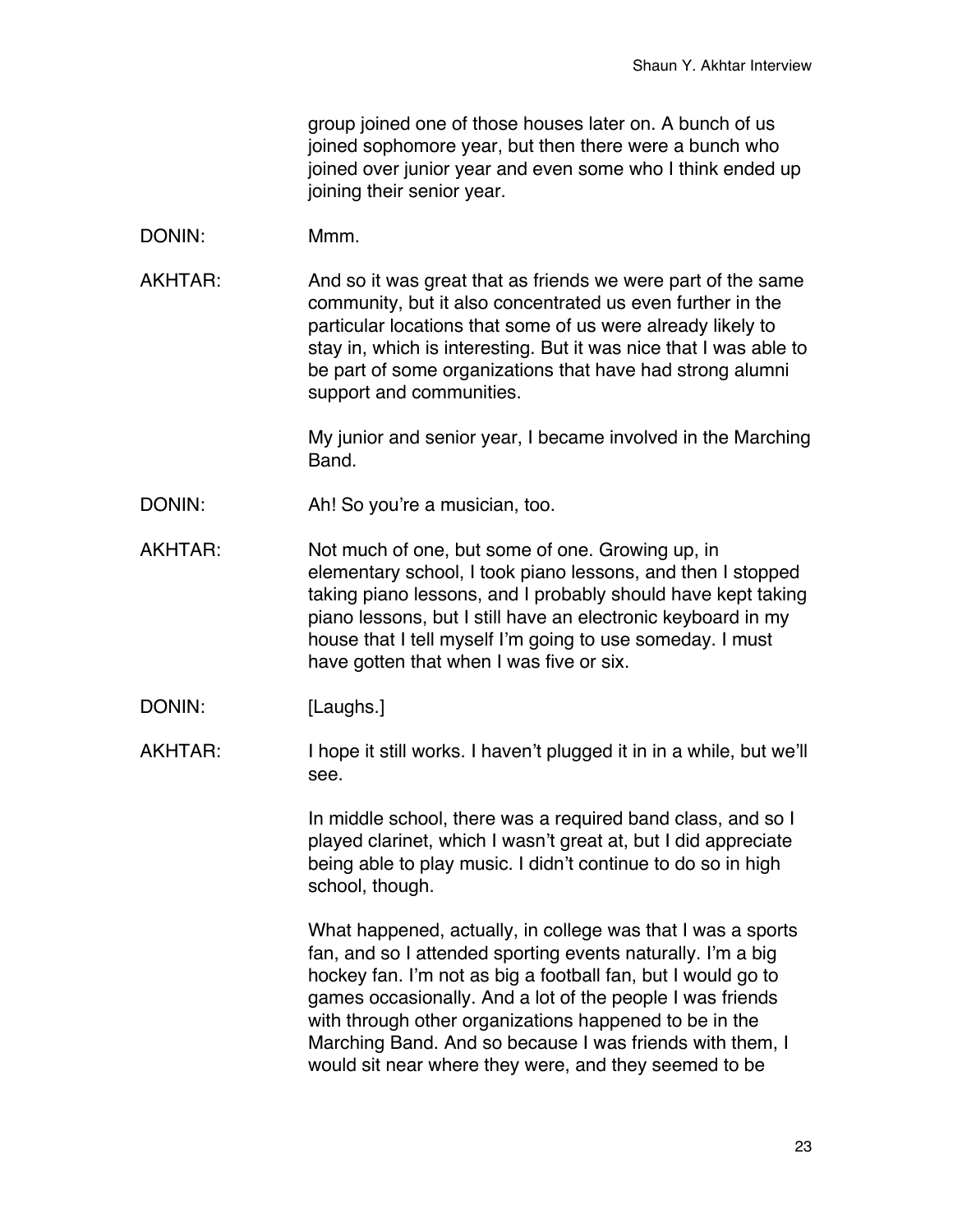having an awful lot of fun. And I liked music, and I liked some of the irreverent fun that they were having.

I'm not a photographer, but I had a point and shoot camera that I used a lot through my first three years of college, and so I would often take photos. And since the band at games was always busy playing, they didn't necessarily have the opportunity to get as much multimedia as they needed.

DONIN: Right.

AKHTAR: So during my junior year, I in some ways became their unofficial photographer and helped out in that method. And then senior year, they received a gift that allowed them to upgrade their percussion equipment and also gave them a whole bunch of new stands for their drums to sit on and such, so they had more equipment to deal with.

> And some of my friends who were in the band asked if—we were talking, and somehow the topic came up of, "Well, we could use additional equipment—assistant equipment managers to deal with this stuff that we've got." And I said, "Well, I can do that." And I ended up joining the band officially to serve as an equipment manager in the fall, which was great because I got to help them out and set up with all their games, and we went on a couple of—the band usually goes to one or two away games every football season.

- DONIN: Oh, fun, yeah.
- AKHTAR: And so we went to I think we went to two that term, one to Yale and one to Harvard, and that was a lot of fun. The Harvard game was a mess because there was a blizzard.

DONIN: Uh!

AKHTAR: And so outside of the two teams on the field, the majority of the people in the stands were the two marching bands.

DONIN: [Laughs.]

AKHTAR: But it was a great experience. It was an adventure, but it was a great experience.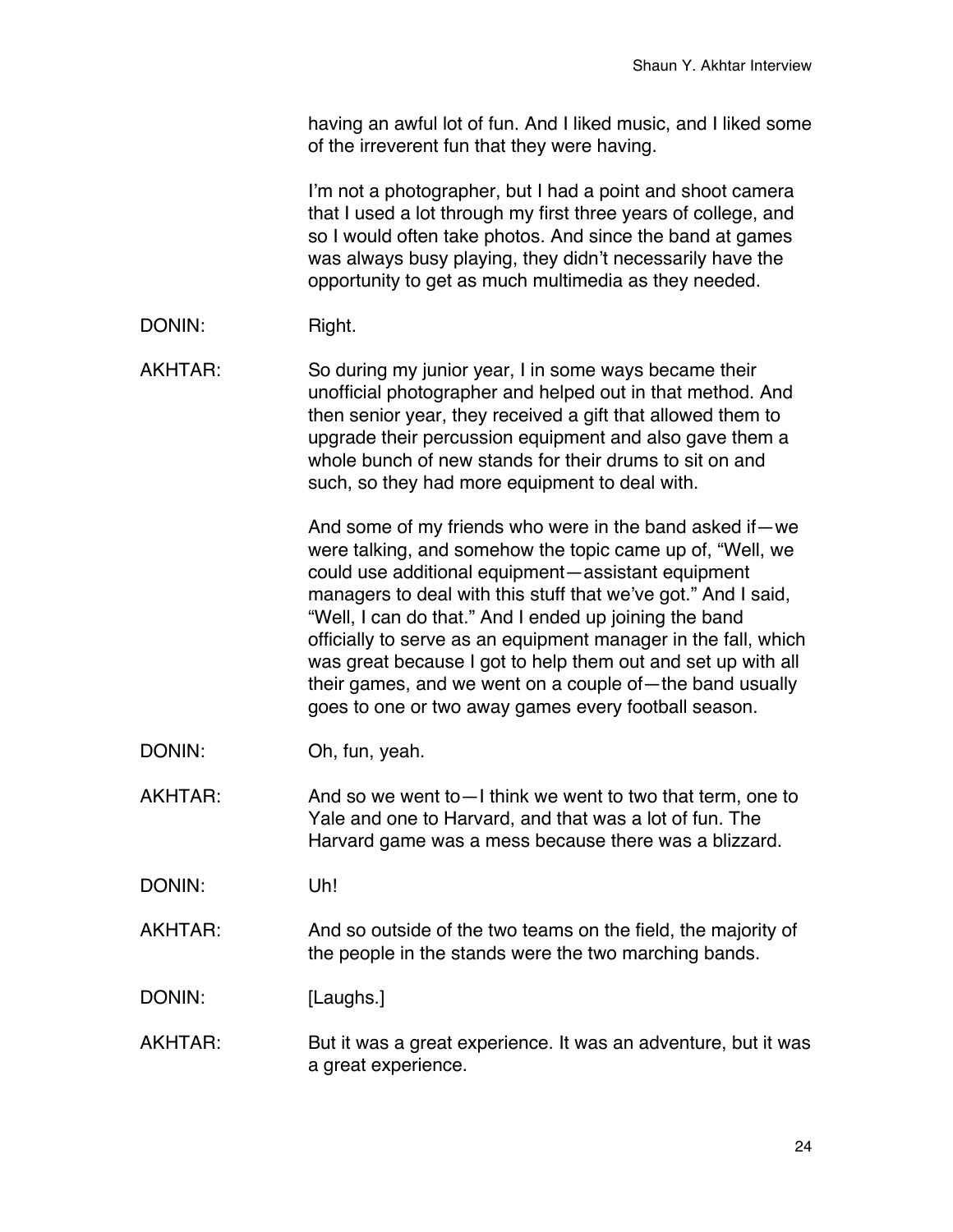And then in the winter term, when the band becomes a pep band instead of a marching band, they played indoor basketball and hockey games. I played bass drum with them, so that was nice.

- DONIN: Those bands add a lot to the games. I love going to the games when the bands are there. It adds a lot of sort of entertainment value.
- AKHTAR: I'm always glad to hear that. I always felt that way, too. I was so glad that they were around when I attended before I was a member, and I was really glad to join them, too. So I appreciate being part of their alumni body as well. And you meet people who are in all sorts of different circles you may run into.

The woman who's currently the head of the Friends of the Dartmouth Band alumni group is a '91 who happens to be secretary of her alumni class, and I run into her at a few different alumni events through the year because I'm also on my class's executive committee. I'm one of our newsletter editors, and that's an activity I enjoy a lot. As a young alumni class, we're still figuring out how to be effective in our roles as all of us get used to being Dartmouth alumni and figuring out the levels of connection that we want with the college and with each other. But I appreciate being able to be in these circles, where I learn from alumni whom I know from all sorts of different things.

- DONIN: Sure.
- AKHTAR: And so that's really nice.
- DONIN: So it sounds to me like you really settled in here well and established not only comfort with your academics but comfort with who you were on campus and who your friends were. Did you ever experience sort of uncertainty about whether you belonged here or feel marginalized at all?
- AKHTAR: I guess there was some uncertainty. Most of it wasn't necessarily from overt actions that people were taking, but there are definitely some assumptions about what students at Dartmouth are interested in or are like or have access to in terms of resources. I was fortunate that, growing up, I had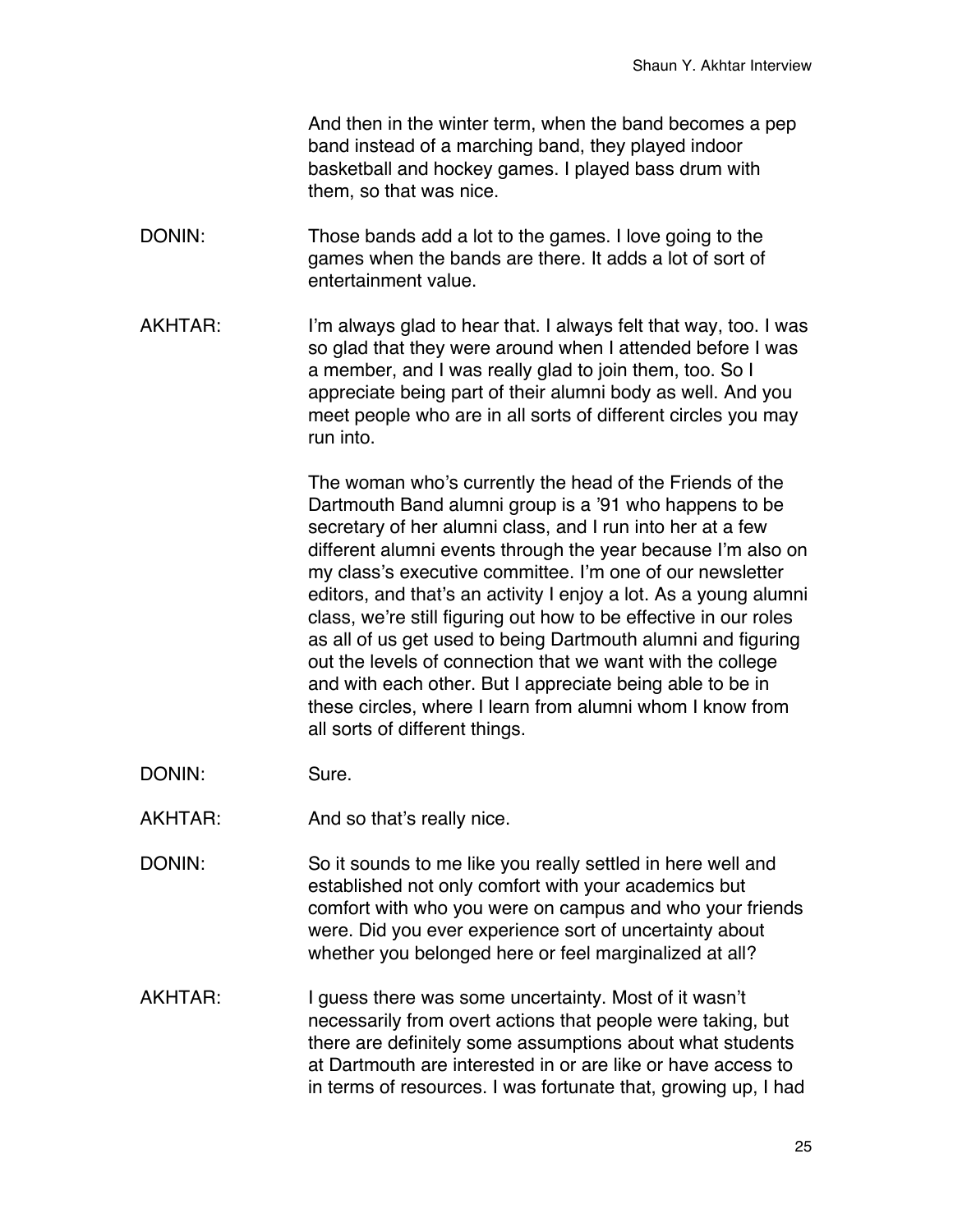what I needed, but my family certainly wasn't wealthy. And some of the things that occur at Dartmouth may give off the impression that they expect people to sort of be from things that they're just not always.

- DONIN: As somebody said in an interview, there are so many different ways to feel that you *don't* belong here, even though you feel that you are a sort of mainstream kind of student, that there are times when you just don't feel that way, for exactly those sorts of reasons, 'cause assumptions are made about who you are.
- AKHTAR: Mm-hm. That was really well said in that interview. Most of the activities that I was involved in helped me feel like I belonged doing whatever I was doing, and people were friendly to me. But it's definitely true that some of the ideas about what would be really exciting for everybody at Dartmouth didn't always hold true for me or just weren't that important.

I'm glad that at Dartmouth there were, and in most ways, continue to be good avenues of support for people to try doing different things and creating different organizations. But it is tough when, in some sort of more subtle ways, people feel, students feel that they don't necessarily fit in with everybody. And it's difficult to be in a situation where the student feels comfortable seeking out for the support or help in that regard.

I was able to stay busy, which I think helped me a lot. But definitely, especially during my freshman and sophomore years, there were times when I just didn't feel like going out doing what everybody else was doing. And it was a challenge. I mean, part of it is getting used to one's own limits and capabilities and such, but—things worked out reasonably well, but there were definitely times when, yeah, I didn't necessarily feel like I was on the same trajectory as everybody else.

- DONIN: Mm-hm.
- AKHTAR: And it's very difficult, especially as a young college student, to try to ask yourself, or ask others, "Am I on the right trajectory for what I wanna be doing?"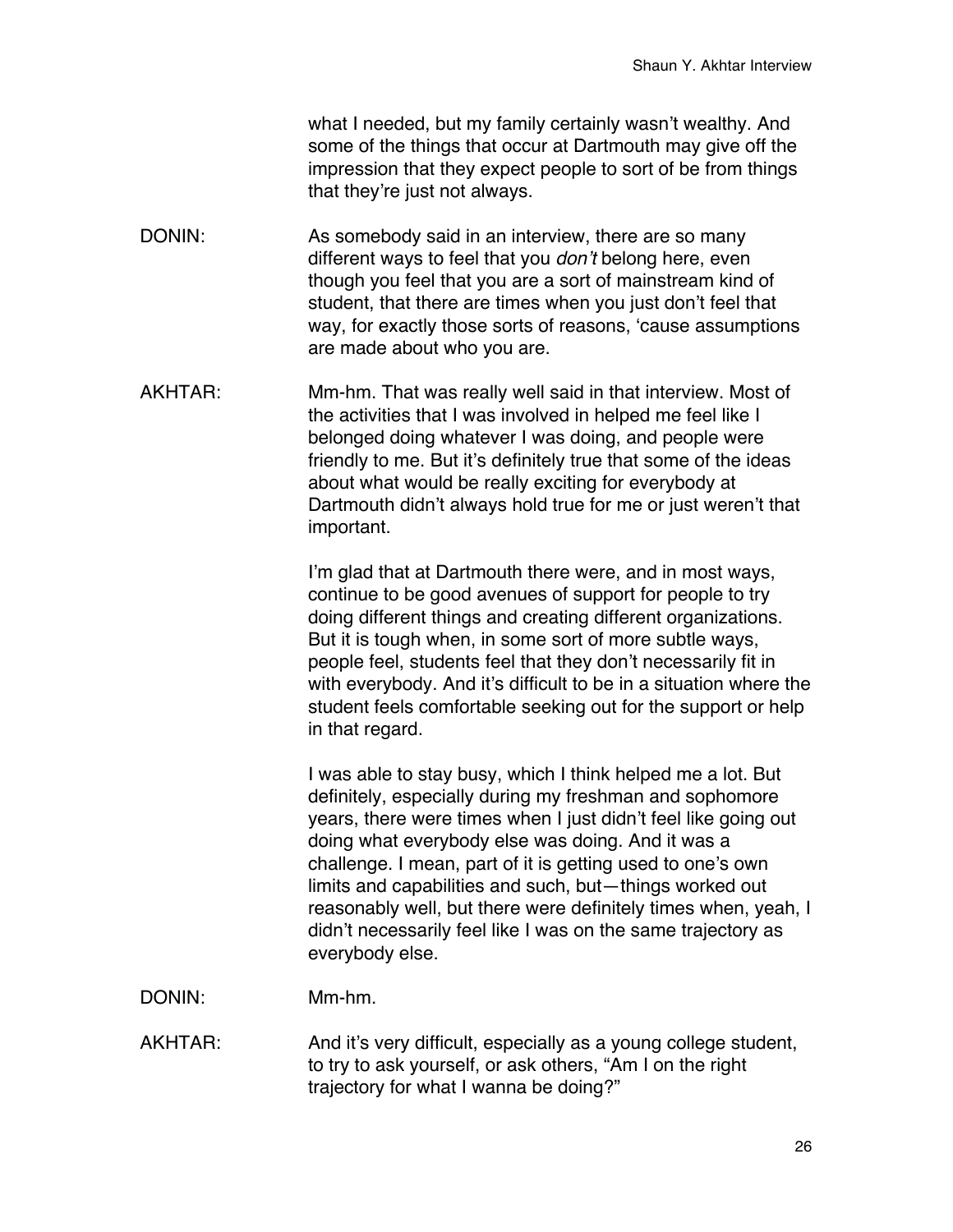DONIN: That's what you're here to figure out.

AKHTAR: It's true. And I was lucky that there were some things that gave me the chance to do that, but it was tough. I went into college having a plan for what I wanted to do academically with those double majors. And in some ways, that definitely inhibited me because I didn't think too closely about other things I might have majored in. And I don't regret that because I enjoyed the experiences I got out of being in both of those departments. And even though I wasn't an exceptional student in either, I enjoyed a lot and I learned a lot.

- DONIN: Mm-hm.
- AKHTAR: But it's true that I sort of compartmentalized; that is, *This is what I want to do, and this is what I'm gonna do*, and I did it, and it mostly worked out well. My junior and senior years, I was involved with the [*Dartmouth*] *Undergraduate Journal of Science*.
- DONIN: Ah, yeah.
- AKHTAR: I wrote some articles for them, and then I became the layout editor. And I had a great time being part of that publication. But all along the way, there *were* times when I felt that I was pushing myself to do something in some regard because it was what I had decided to do and that it was easier than trying to pull back and reevaluate everything. So that was int'resting, I guess.
- DONIN: Well, it sounds like—many students go through that same sort of search, and as an institution like Dartmouth makes more and more efforts to diversify who the Dartmouth community is, what it looks like, who the people are that make it up, I think there's more and more instances of people feeling that they aren't sure where they fit into the big picture here because of the, you know, so many varied circumstances that each of these students come from, which isn't a bad thing; it's a good thing, but it does add to the increased possibility that everybody is gonna have moments of saying, *Have I done the right thing here?*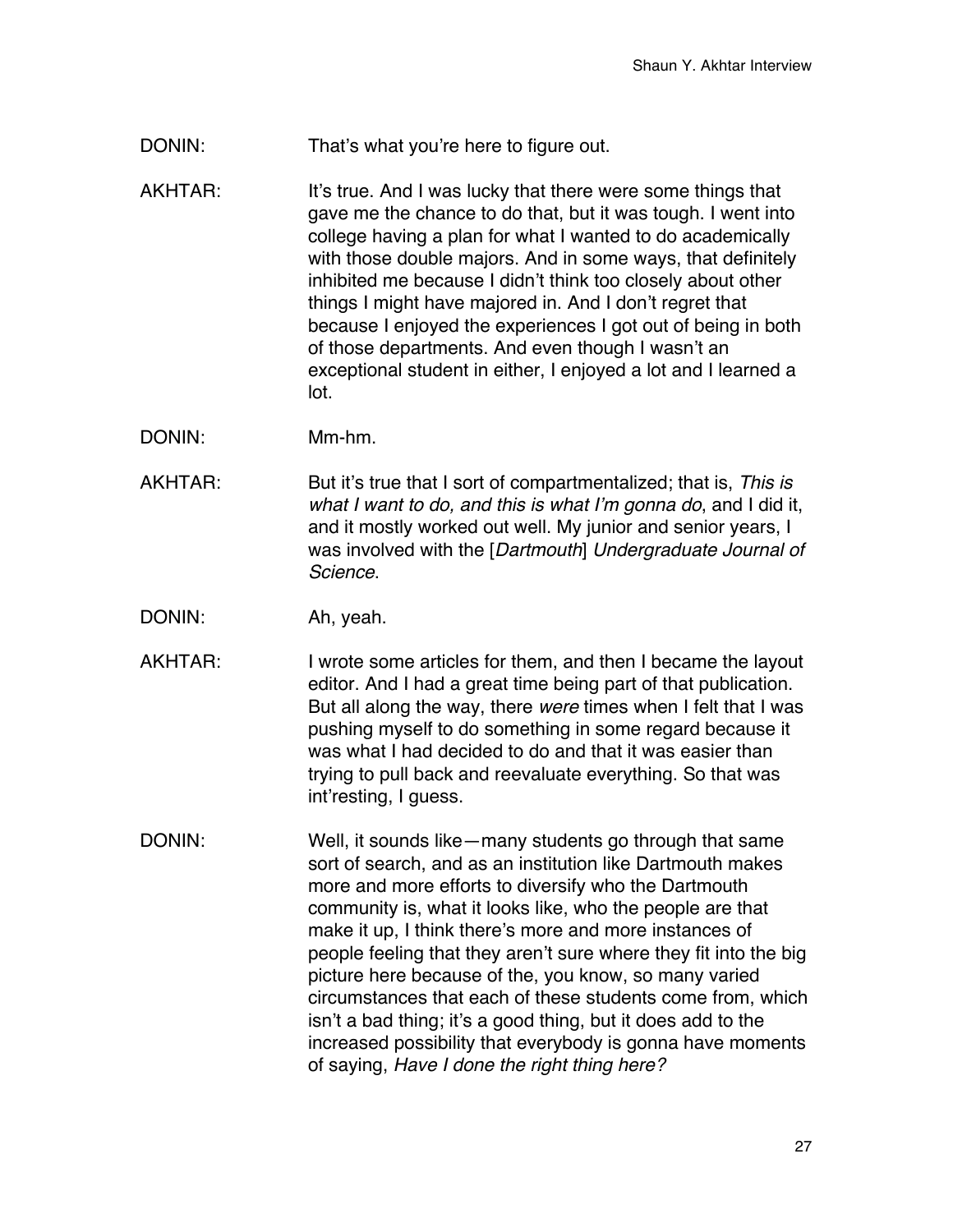## AKHTAR: Mm-hm.

DONIN: *Do I belong? Am I in the right place?* And it's, I think, a search that everybody goes through as an undergrad. It's part of why you're here, because there's no longer sort of the typical Dartmouth student.

AKHTAR: Mm-hm.

DONIN: And that's where I think the college gets into trouble, is allowing anyone to think that there *is* a typical Dartmouth student, 'cause there isn't anymore, not just because of coeducation, which obviously changed the gender dynamics here, but dozens of other ways that they've diversified the campus. Do you see that there is one Dartmouth community, or is it a series of communities that make up one big family? I mean, do you feel that it's lots of small groups that make up this community, or?

AKHTAR: I think so, yeah. I think it is closer to being lots of small groups or sub-communities. They're communities in their own right, but that contribute to the experiences we have as related to Dartmouth. It's nice to talk about an idea of a singular Dartmouth community, but there are so many ways to either get specifically involved with different activities or locations or programs or in some ways to not feel like you properly connect to all of those, for me to feel like there is a singular Dartmouth community. I mean, I think maybe for students or staff or combinations or whomever it is—there may be roles that they held at these times that themselves contribute to the flavors of a singular Dartmouth community.

> As an alum going to alumni events, sometimes, especially where they're talking about leadership and governance and such, it makes me more inclined to feel like there is a greater Dartmouth community that can unite about certain things, but I don't feel like that's necessarily very practical or a pragmatic way to look at what the reality is in terms of there being so many individuals who had experiences at Dartmouth that were not what they would have hoped for, what we would have hoped for for them, and that they're not being the same interest in retaining connections or building things out in the same way.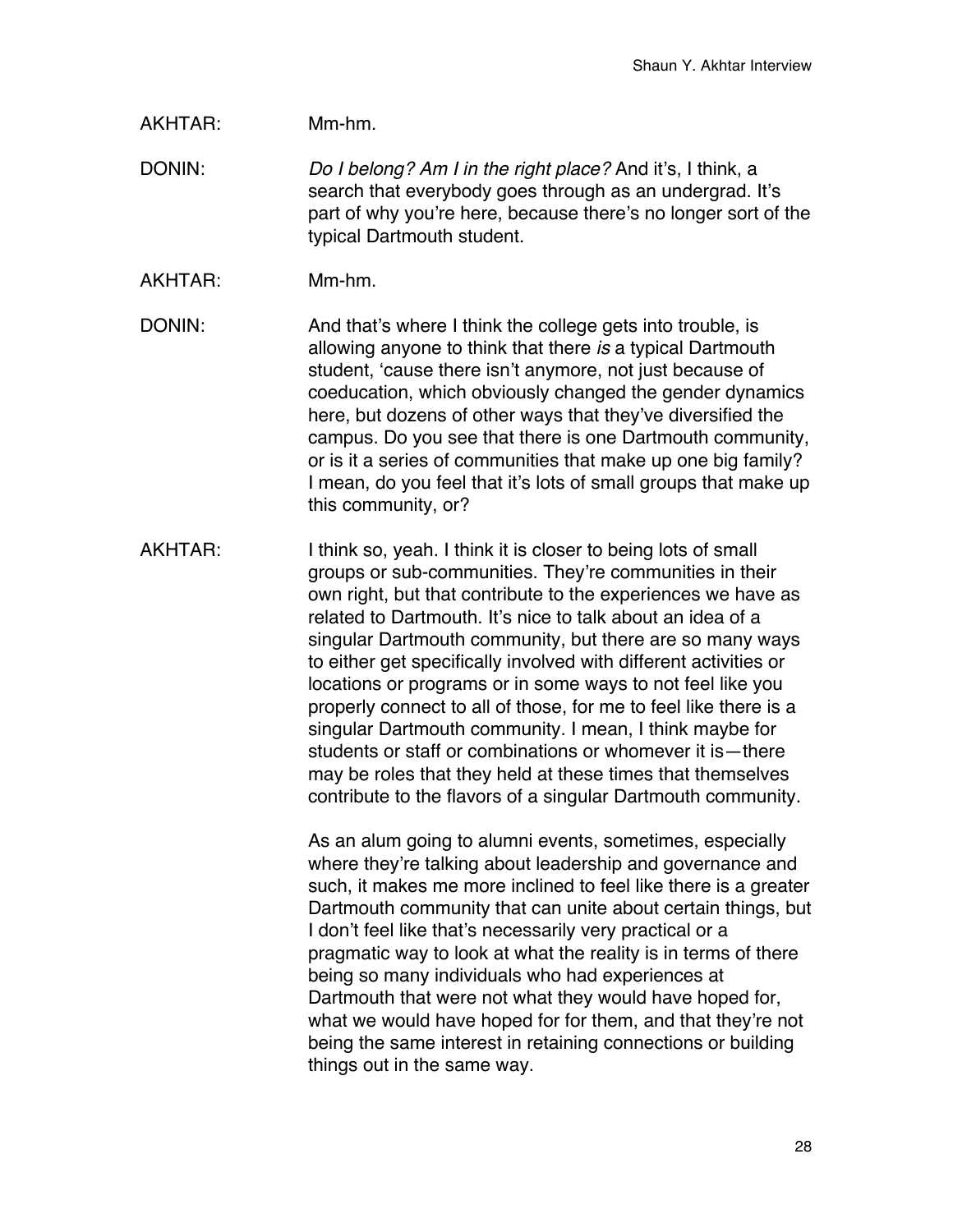I was fortunate that I had, for the most part, a very good Dartmouth experience. There were things that I could have done better, and there were things that could have been easier, perhaps, but for me things worked out really well, for the most part. And I feel badly that I can't say the same thing for all of my friends who were here or people whom I met after the fact, who were at Dartmouth at the same time.

And I hope that in some ways we can all contribute to a community that is seeking to further develop this institution, make it even better, but I don't think that thinking about it as one Dartmouth community is effective except in the rarest of cases, where you want to be able to reach everyone, but you usually can't reach everyone with the same message.

- DONIN: No.
- AKHTAR: So I feel like trying to focus on individual communities that might roll up into something larger on occasion as a better way to think about it.
- DONIN: And, of course, you've now joined yet another Dartmouth community as an employee.
- AKHTAR: Mm-hm.

DONIN: How was that transition for you? Was it weird?

- AKHTAR: It *was* weird. My colleagues here were always very helpful and supportive, which was great, and my friends who were in the area were also helpful and supportive. But it *was* strange. I guess my senior summer, so to speak, the summer after I graduated, when I started working at the library—those three months I was still living over at Phi Tau.
- DONIN: [Chuckles.] Oh, gee! That *is* weird.
- AKHTAR: It is weird.

DONIN: [Laughs.]

AKHTAR: But I think in some ways it helped in the transition because I didn't have to move out right away, and I was living on campus. I was nearby. But it is strange when most of your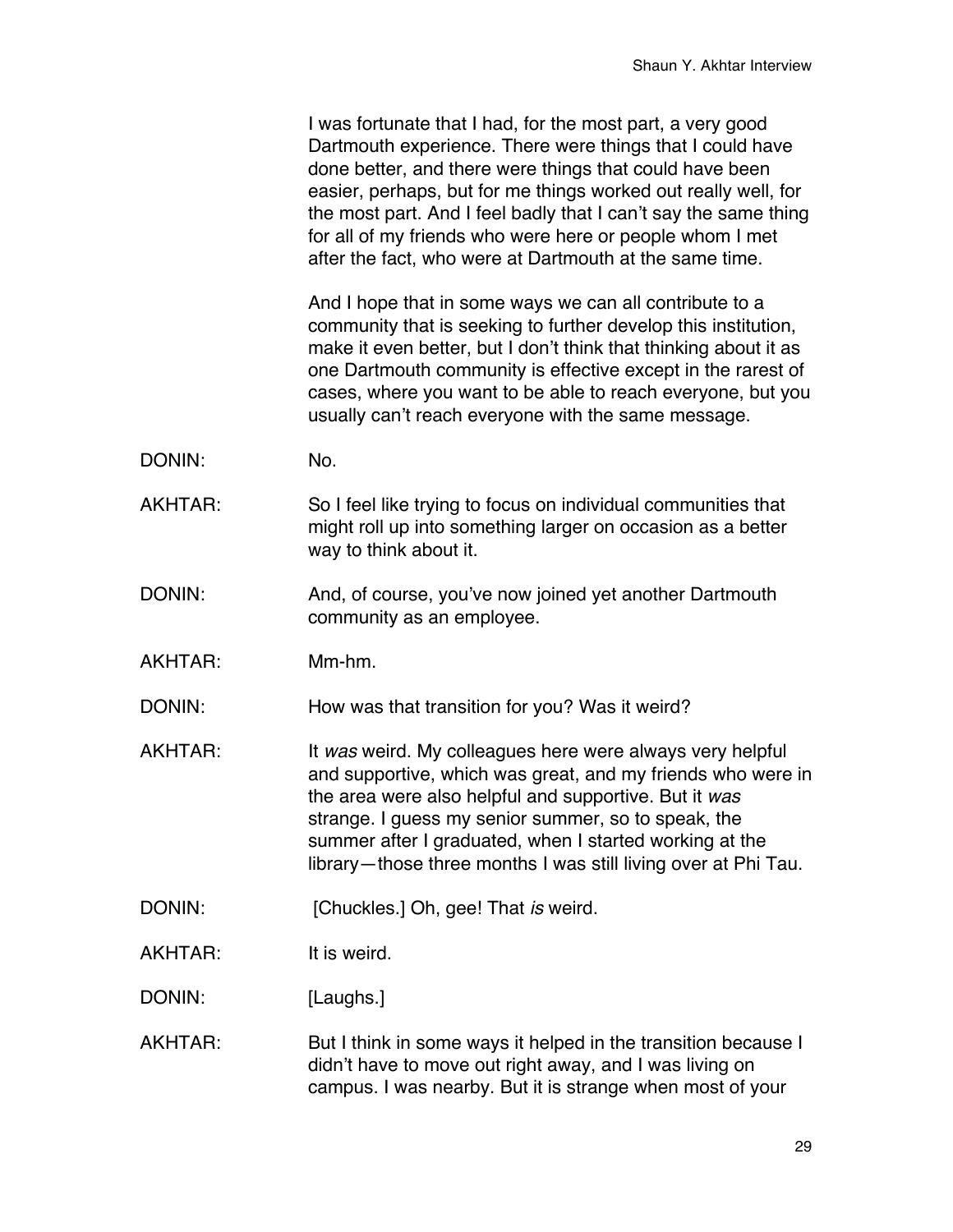housemates go off to school and you go off to work. I was lucky that some of my friends, who were also '12s, who still live in the area, were also starting work at the college at about the same time. And having a group of people like that, who were sharing some of those experiences, is invaluable.

Everybody was pretty supportive, but it does take time to get used to, in some senses, where the lines are drawn for what employees do. I shouldn't say can or should do because that is quite variable, depending on a lot factors, but it just is a different sort of mindset in some ways.

It is great to be an employee, and it's great to be an alum who has connections to the student body, and I'm not sure if those two necessarily overlap or if I should try to—in some ways, I'm satisfied having my employee hat look different from my alum hat, even though both of them enable me to do things that interact with other parts of the community.

- DONIN: There's a real value added, too, I think to having those triple experiences. I mean, you were an undergrad, you are staff, you're an alum. I'm sure the college feels that as well 'cause they do hire a lot of students as employees afterwards, because, you know, you're the ultimate Dartmouth person, who can understand all three sides of the story, whether you're helping a patron in the library or you're dealing with an alumnus or an alumna. You've been in all those places, so there's real value added. But I imagine for you it's slightly schizophrenic.
- AKHTAR: It is a little bit strange. I agree that it definitely has value, and I appreciate being able to do that. At the moment, the work that I've done in the library so far is mostly not public facing,—

DONIN: Right.

AKHTAR: — —at least in terms of personal interactions, and so-

DONIN: I was thinking more of you up in Jones. I don't know what you were doing in Jones, but I assume you were having some public service. Or not. Weren't you in Jones?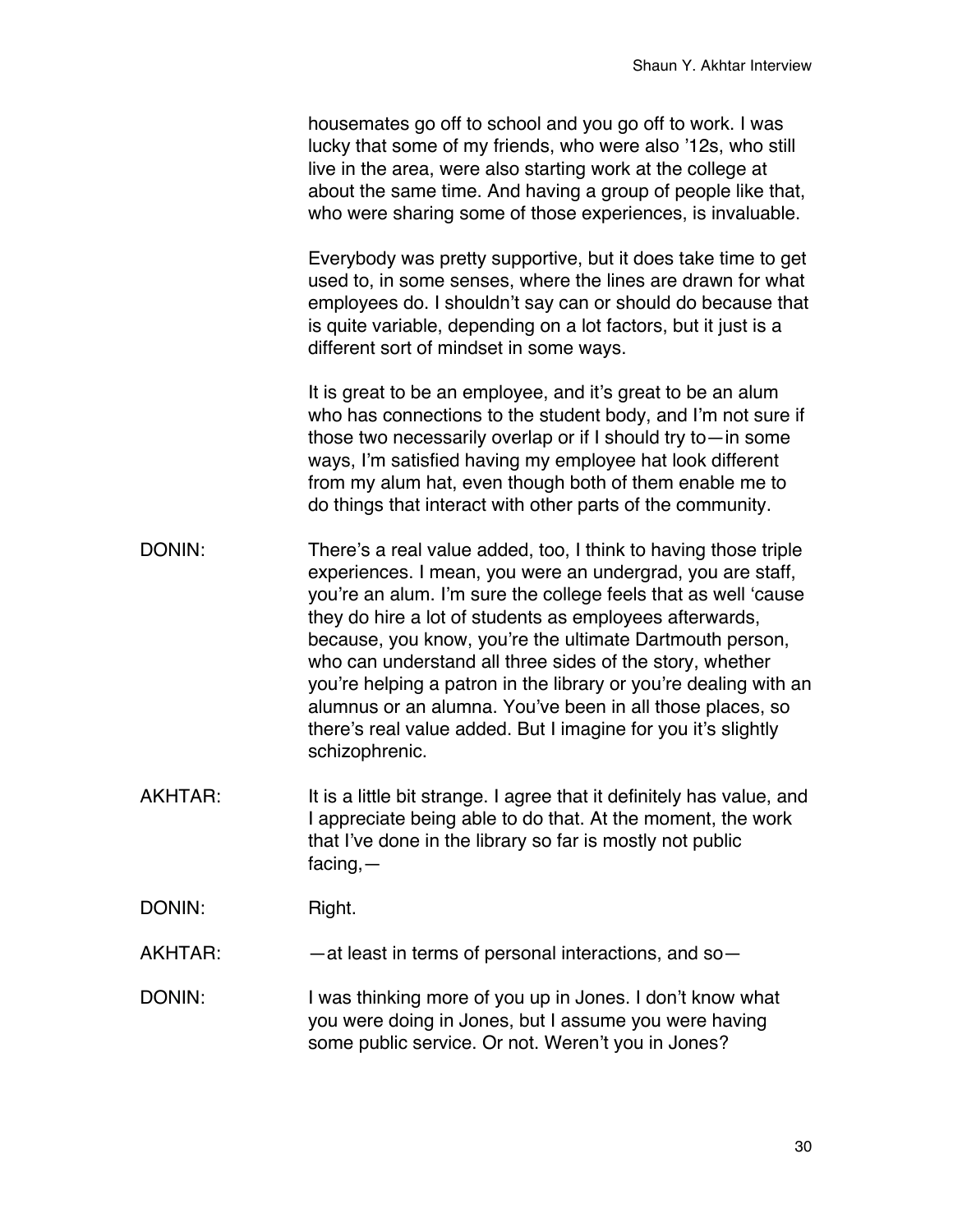- AKHTAR: I didn't work in—I didn't—I wasn't employed in Jones, but I did some projects there sometimes. My former roommate, Matt Castellana, worked in Jones—
- DONIN: Oh, that's right. He was in Jones.
- AKHTAR: He was an intern there.
- DONIN: That's right. Sorry. Yeah.
- AKHTAR: But some of my friends who work there, they definitely have that. But sure, in my role, working with a lot of the items that we're digitizing out of the archives here, that connection to Dartmouth history,—that certainly means a lot to me, in a way that it may not necessarily mean as much to somebody who arrives after, having not been at Dartmouth.
- DONIN: It's just a job. Right.
- AKHTAR: So that is certainly appreciated. It is nice to be able to evaluate all the things that take place on campus and about campus through those different lenses. I hope that they continue to not necessarily pose too many conflicts in terms of my own evaluation of how things are going at the college, but it's definitely nice to be able to see things in those different ways,—
- DONIN: Mm-hm, mm-hm.
- AKHTAR: —which I appreciate.

It was fun to be a student here, for the most part, and I hope it'll be fun to be an alum here for a long time. And while I'm an employee here as well, it's nice to be involved.

- DONIN: So, for instance,—and then I'm going to let you go because I know you've got to go back to your job—so, for instance, the day of the inauguration, were you an alum or were you a student or were you an employee that day? What did it feel like?
- AKHTAR: Well, I was an employee and then an alum. I took a half day that day—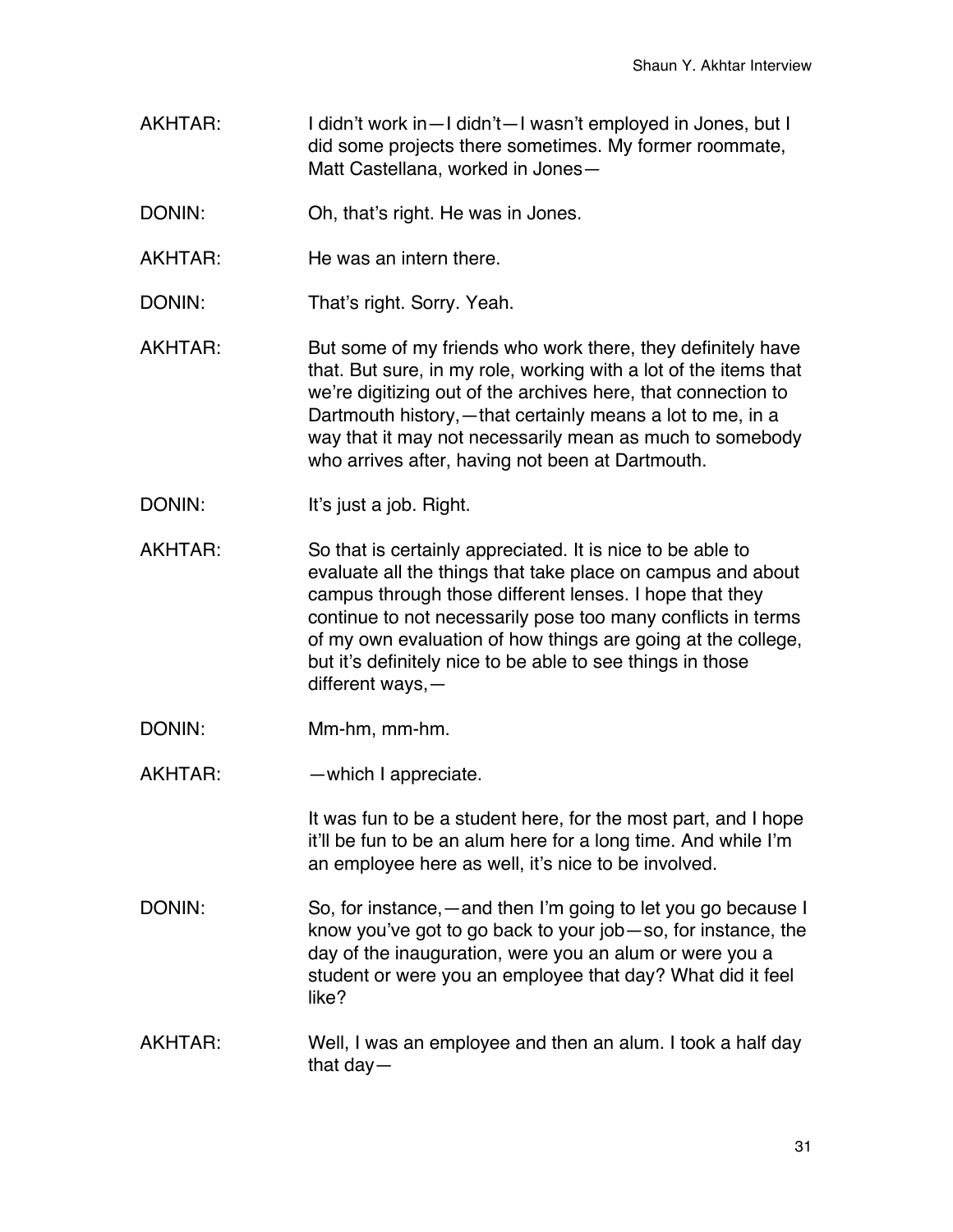- DONIN: Oh, did you?
- AKHTAR: —because in addition to being inauguration, it was Class Officers Weekend.
- DONIN: Oh, yes.
- AKHTAR: And so after inauguration we had programming that Friday night and then Saturday, with the newsletter editors. So I was at work in the morning, and then—I know that we were encouraged to go to inauguration events on pay time, so I did that for the lunch, but then by the time inauguration rolled around, I knew that I was going to be doing lots of more alum-focused things.

Over lunch, actually I had a chance to have a meeting with one of my co-newsletter editors, who was in town. She wasn't able to stay for the whole weekend, but she was actually going up to Moosilauke to do some work on building bunkhouses there.

DONIN: Oh, wonderful.

AKHTAR: She was joining a bunch of undergrads and other alums. So we did some business there, and then—inauguration was a fun event, and it certainly meant a lot to me as a former student and as an alum who hopes that things will go well. "Optimistic" seemed to be the word of the weekend that we all—a lot of us felt that way about President Hanlon. So we'll see how things go.

> But even then, it was funny because I remember I met him and Gail Gentes when they came to visit the library. There was an open house with employees there. But that same evening, there was the Dartmouth Club of the Upper Valley event, where they were, and I saw them there. And Gail said, "Didn't we just see you earlier?" I said, "Yeah, different hat." But it was nice.

The inauguration for me was more important, I guess, as an alumnus, in some respects. At least it felt that way because of what I was doing. But it was funny because I ran into an alum member of Class of—oh, I think '77, I think President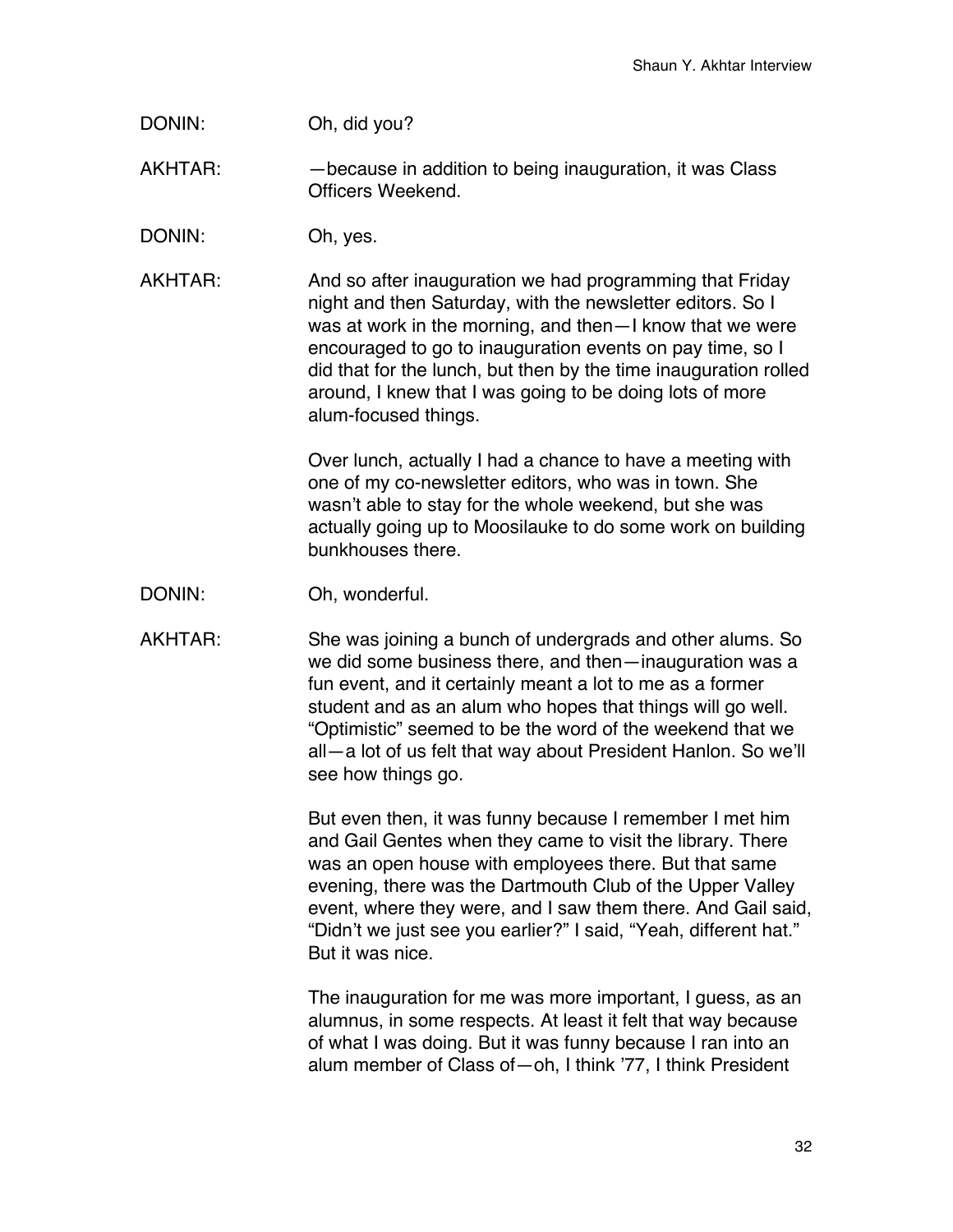Hanlon's class—whom I had met through a reunion that DGALA held—

DONIN: Oh, yeah.

AKHTAR: — —back in June. And when I first met him in June and I explained to him the work I was doing in the digital library program, he—I think at first there was some consternation because he was concerned that we were trying to digitize all the books so we could get rid of them.

DONIN:[ [Chuckles.]

AKHTAR: And I—partly this was probably somewhat of a joke, but I explained to him what we were trying to do and that really we were supporting, you know, this mission of faculty teaching and other scholarship and we were digitizing the very best of—because we can't get rid of all the books even if we wanted to. And we're certainly not getting rid of things in *this* building, for the most part. So that was nice. But it was funny because they had inauguration. I was there as an employee but as an alum, and then I ran into him and we started talking about libraries again, so back to my job.

> So it mixes together, and I appreciate that there's the opportunity for that to do so. It can in some ways, perhaps, feel schizophrenic, and I may find more of that if I continue to be at Dartmouth as an employee long term, and especially if responsibilities change that get me more involved with other communities. But for the time being, it's a very nice fit, and I'm enjoying getting to jump around between these things.

- DONIN: And I think you must have times feeling like the ultimate insider because, you know, you fit every profile here because you're a staff person, because you're an alumnus. You know, this theme that overlays these interviews is, you know, about belonging or not belonging, and I should think working here as an alumnus makes you feel, you know, *I'm right where I belong, for the time being, anyway.*
- AKHTAR: For the most part, I agree with that. I definitely feel like I get to enjoy a lot of updates about what's going on here and processing that in multiple different ways for different